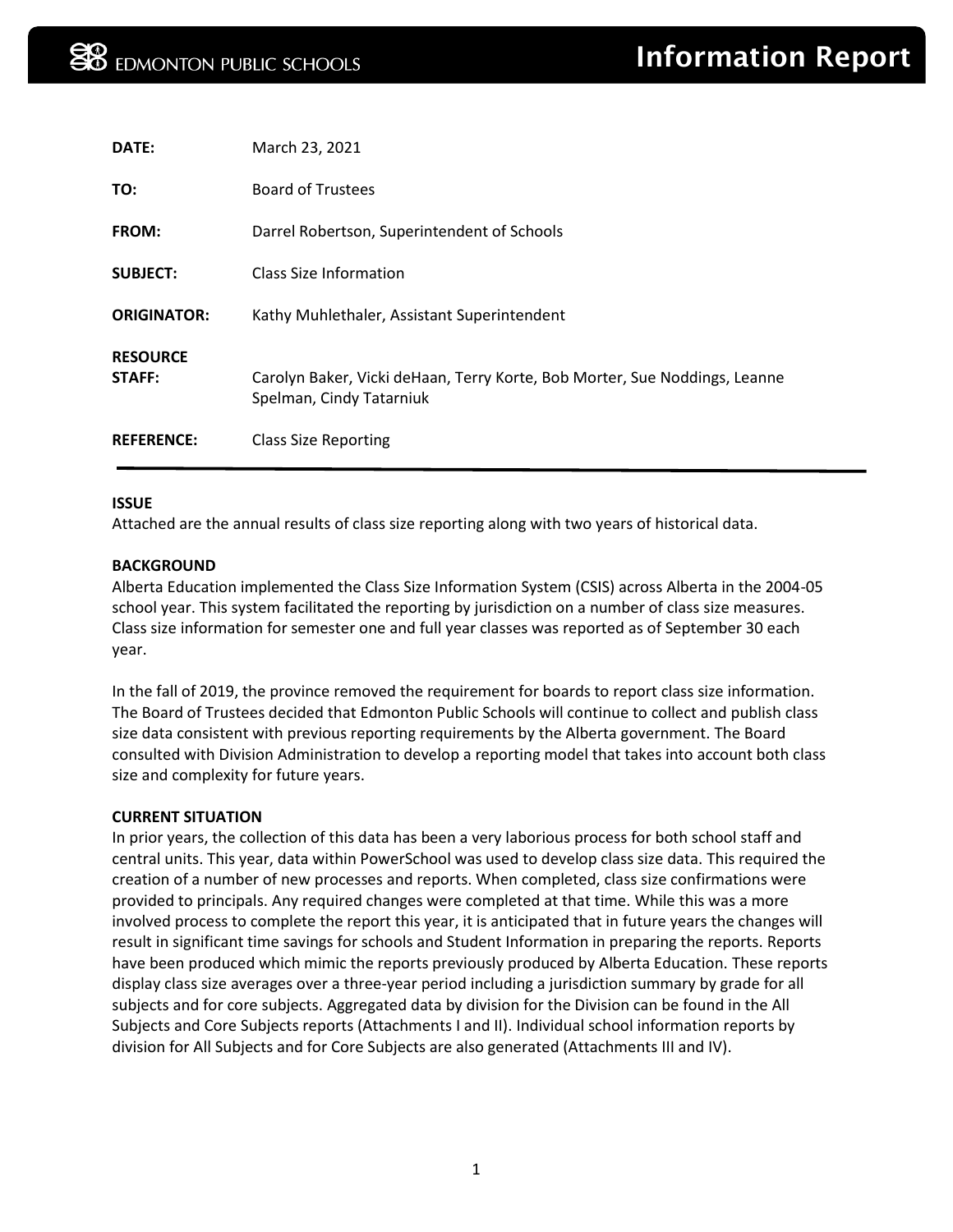# **KEY POINTS**

- Average class size on both reports "All Subjects" (Attachment I) and "Core Subjects" (Attachment II) reveals a small decrease from prior years.
- Divisions II and IV are reporting a decrease in the largest class in both "All Subjects" (Attachment I) the "Core Subjects" (Attachment II) report, while division I and III are reporting slight increases from last year.
- The number of division IV classrooms has dramatically decreased this year as the schools transitioned to the quarter scheduling system and students could enroll for a maximum of two courses over the September 30 count date.
- The number of students per class identified as exhibiting severe disabilities, mild/moderate disabilities, as gifted/talented and as ESL learners has remained relatively unchanged.
- The class size data does not consider the program, such as French Immersion or Cogito, in which the students are enrolled.
- When students are in combined classes of grade 3/4, those classes are included in the division II averages, grade 6/7 classes are included in division III averages and grade 9/10 classes are included in the division IV averages.
- Traditional Argyll home education programs have been excluded from these reports; however, the temporary online K-9 school and the temporary online high school (Learning Store at Circle Square) have been included.

# **ATTACHMENTS and APPENDICES**

| ATTACHMENT I         | Class Size by Jurisdiction - Core 2020-21          |
|----------------------|----------------------------------------------------|
| ATTACHMENT II        | Class Size by Jurisdiction - All Subjects 2020-21  |
| ATTACHMENT III       | Class Size by School for AERR Core 2020-21         |
| <b>ATTACHMENT IV</b> | Class Size by School for AERR All Subjects 2020-21 |

bm:cp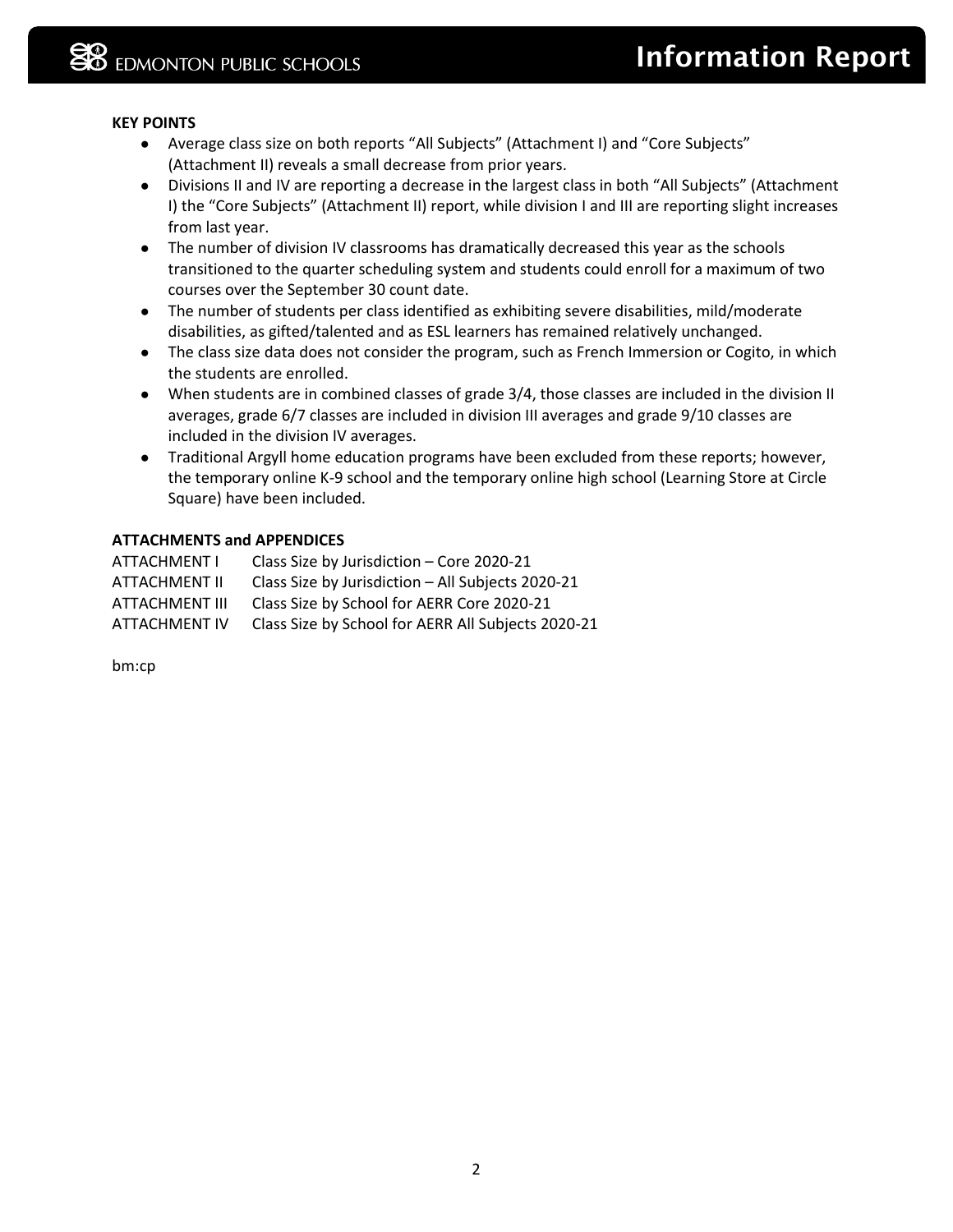|                                                     |         |                                         |         | <b>Jurisdiction Summary</b> |                |         |         |         |         |         |          |         |
|-----------------------------------------------------|---------|-----------------------------------------|---------|-----------------------------|----------------|---------|---------|---------|---------|---------|----------|---------|
|                                                     |         |                                         |         | <b>CORE SUBJECTS</b>        |                |         |         |         |         |         |          |         |
| Juridiction                                         |         | Edmonton School District No. 7 [A.3020] |         |                             |                |         |         |         |         |         |          |         |
| <b>Number of Schools Reported</b>                   | 217     |                                         |         |                             |                |         |         |         |         |         |          |         |
|                                                     |         | K to 3                                  |         |                             | 4 to 6         |         |         | 7 to 9  |         |         | 10 to 12 |         |
|                                                     | 2018/19 | 2019/20                                 | 2020/21 | 2018/19                     | 2019/20        | 2020/21 | 2018/19 | 2019/20 | 2020/21 | 2018/19 | 2019/20  | 2020/21 |
| Average Class Size                                  | 21.4    | 21.5                                    | 21.3    | 21.9                        | 21.8           | 21.6    | 25.3    | 25.6    | 24.7    | 28.6    | 28.1     | 26.3    |
|                                                     |         |                                         |         |                             |                |         |         |         |         |         |          |         |
| Number of Students with Servere Disabilities per cl | 0.6     | 0.7                                     | 0.7     | 1.1                         | 1.2            | 1.2     | 0.7     | 0.8     | 0.7     | 0.7     | 0.6      | 0.6     |
| Number of Mild/Moderate Students per class          | 0.4     | 0.4                                     | 0.6     | 1.3                         | 1.5            | 1.4     | 1.8     | 2.0     | 2.0     | 2.0     | 1.8      | 1.8     |
| Number of Gifted/Talented Students per class        | 0.1     | 0.1                                     | 0.1     | 0.3                         | 0.3            | 0.2     | 1.1     | 1.1     | 1.1     | 0.0     | 0.0      | 0.0     |
| Number of ESL Students per class                    | 6.7     | 6.7                                     | 5.7     | 6.5                         | 6.4            | 6.6     | 6.2     | 6.1     | 5.9     | 4.8     | 4.8      | 4.8     |
| <b>Smallest Class</b>                               | 3.0     | 4.0                                     | 3.0     | 3.0                         | 5.0            | 2.0     | 3.0     | 3.0     | 3.0     | 3.0     | 4.0      | 4.0     |
| Largest Class                                       | 34.0    | 32.0                                    | 34.0    | 34.0                        | 36.0           | 35.0    | 38.0    | 38.0    | 39.0    | 44.0    | 41.0     | 40.0    |
|                                                     |         |                                         |         |                             |                |         |         |         |         |         |          |         |
|                                                     |         | K to 3                                  |         |                             | 4 to 6         |         |         | 7 to 9  |         |         | 10 to 12 |         |
| Distribution of Class Sizes - %                     | 2018/19 | 2019/20                                 | 2020/21 | 2018/19                     | 2019/20        | 2020/21 | 2018/19 | 2019/20 | 2020/21 | 2018/19 | 2019/20  | 2020/21 |
| $1$ to 5                                            | 0.3%    | 0.8%                                    | 1.4%    | 0.4%                        | 0.3%           | 3.2%    | 0.8%    | 0.3%    | 1.6%    | 1.0%    | 0.9%     | 2.8%    |
| 6 to 10                                             | 3.4%    | 3.2%                                    | 4.7%    | 8.5%                        | 9.8%           | 8.3%    | 6.6%    | 5.4%    | 5.4%    | 4.8%    | 4.8%     | 3.3%    |
| 11 to 15                                            | 4.1%    | 5.1%                                    | 9.8%    | 5.7%                        | 5.9%           | 6.9%    | 6.7%    | 7.7%    | 6.0%    | 5.8%    | 5.8%     | 6.6%    |
| 16 to 20                                            | 25.9%   | 24.1%                                   | 25.7%   | 13.0%                       | 12.4%          | 17.9%   | 6.4%    | 6.8%    | 11.5%   | 6.7%    | 7.0%     | 9.6%    |
| 21 to 25                                            | 53.6%   | 51.6%                                   | 30.9%   | 43.3%                       | 42.0%          | 29.7%   | 16.5%   | 15.0%   | 24.5%   | 9.5%    | 10.6%    | 18.0%   |
| 26 to 30                                            | 12.5%   | 15.0%                                   | 24.5%   | 27.4%                       | 27.3%          | 27.7%   | 37.0%   | 39.1%   | 26.6%   | 17.7%   | 18.2%    | 23.5%   |
| 31 to 35                                            | 0.1%    | 0.1%                                    | 3.0%    | 1.7%                        | 2.2%           | 6.5%    | 25.2%   | 24.5%   | 21.9%   | 35.3%   | 37.9%    | 24.5%   |
| 36 to 40                                            | 0.0%    | 0.0%                                    | 0.0%    | 0.0%                        | 0.0%           | 0.0%    | 0.7%    | 1.2%    | 2.6%    | 17.1%   | 14.7%    | 11.8%   |
| Over 40                                             | 0.0%    | 0.0%                                    | 0.0%    | 0.0%                        | 0.0%           | 0.0%    | 0.0%    | 0.0%    | 0.0%    | 2.1%    | 0.2%     | 0.0%    |
|                                                     |         |                                         |         |                             |                |         |         |         |         |         |          |         |
|                                                     |         | K to 3                                  |         | 4 to 6                      |                |         |         | 7 to 9  |         |         | 10 to 12 |         |
| Distribution of Class Sizes - #                     | 2018/19 | 2019/20                                 | 2020/21 | 2018/19                     | 2019/20        | 2020/21 | 2018/19 | 2019/20 | 2020/21 | 2018/19 | 2019/20  | 2020/21 |
| $1$ to 5                                            | 18      | 46                                      | 76      | 18                          | 13             | 145     | 27      | 12      | 57      | 21      | 19       | 23      |
| 6 to 10                                             | 194     | 184                                     | 258     | 368                         | 440            | 381     | 216     | 188     | 197     | 103     | 106      | 27      |
| 11 to 15                                            | 234     | 293                                     | 539     | 248                         | 267            | 315     | 221     | 266     | 222     | 124     | 129      | 54      |
| 16 to 20                                            | 1462    | 1380                                    | 1417    | 562                         | 559            | 819     | 211     | 236     | 424     | 144     | 155      | 79      |
| 21 to 25                                            | 3025    | 2952                                    | 1699    | 1871                        | 1889           | 1362    | 540     | 519     | 900     | 202     | 237      | 148     |
| 26 to 30                                            | 707     | 861                                     | 1351    | 1185                        | 1227           | 1269    | 1212    | 1356    | 975     | 378     | 406      | 193     |
| 31 to 35                                            | 8       | 6                                       | 166     | 73                          | 97             | 297     | 826     | 848     | 803     | 754     | 843      | 201     |
| 36 to 40                                            |         |                                         |         |                             | $\overline{2}$ |         | 23      | 42      | 94      | 365     | 328      | 97      |
| Over 40                                             |         |                                         |         |                             |                |         |         |         |         | 44      | 4        |         |
|                                                     |         |                                         |         |                             |                |         |         |         |         |         |          |         |
|                                                     |         | K to 3                                  |         |                             | 4 to 6         |         |         | 7 to 9  |         |         | 10 to 12 |         |
| <b>Average by Subject Category</b>                  | 2018/19 | 2019/20                                 | 2020/21 | 2018/19                     | 2019/20        | 2020/21 | 2018/19 | 2019/20 | 2020/21 | 2018/19 | 2019/20  | 2020/21 |
| Language Arts                                       | 21.6    | 21.8                                    | 21.7    | 22.7                        | 22.8           | 22.7    | 26.0    | 26.2    | 25.3    | 30.2    | 30.0     | 28.2    |
| <b>Mathematics</b>                                  | 21.6    | 21.8                                    | 21.6    | 22.6                        | 22.7           | 22.6    | 26.0    | 26.4    | 25.4    | 31.0    | 30.5     | 27.1    |
| Science                                             | 21.7    | 21.8                                    | 21.5    | 22.8                        | 22.8           | 22.6    | 26.2    | 26.5    | 25.5    | 31.0    | 29.7     | 28.0    |
| Social Studies                                      | 21.7    | 21.8                                    | 21.6    | 22.7                        | 22.9           | 22.6    | 26.1    | 26.5    | 25.4    | 30.8    | 29.9     | 28.4    |
| Health                                              | 21.7    | 21.9                                    | 21.6    | 22.7                        | 22.8           | 22.6    | 25.5    | 25.5    | 26.7    | 8.0     |          |         |
| Physical Education                                  | 21.8    | 21.9                                    | 21.6    | 22.9                        | 22.9           | 22.5    | 27.1    | 27.1    | 26.1    | 29.7    | 30.1     | 29.8    |
| Art                                                 | 21.7    | 21.9                                    | 19.6    | 22.7                        | 22.8           | 20.8    | 25.9    | 26.4    | 23.3    | 28.3    | 27.3     | 24.6    |
| Music                                               | 21.8    | 22.0                                    | 19.9    | 22.9                        | 23.0           | 20.4    | 22.6    | 22.9    | 21.1    | 27.1    | 26.2     | 20.9    |
| Drama                                               | 22.0    | 21.8                                    | 21.0    | 23.8                        | 25.6           | 22.0    | 24.2    | 24.2    | 23.3    | 25.8    | 25.7     | 18.2    |
| Second Language                                     | 22.7    | 23.3                                    | 21.0    | 23.4                        | 23.6           | 21.3    | 26.4    | 26.9    | 24.1    | 25.3    | 25.6     | 20.4    |
| Enviornmental & Outdoor Education                   |         |                                         |         |                             |                |         | 25.1    | 25.6    | 23.6    |         |          |         |
| Social Science                                      |         |                                         |         |                             |                |         |         |         |         | 28.5    | 24.8     | 25.8    |
| Career & Technology Studies                         |         |                                         |         | 25.0                        | 22.9           | 19.7    | 21.8    | 21.9    | 23.5    | 24.8    | 25.0     | 22.4    |
| <b>Integrated Occupation Program</b>                |         |                                         |         |                             |                |         | 16.9    | 14.3    | 10.8    | 16.1    | 14.7     | 17.4    |
| <b>Special Education</b>                            | 7.3     | 6.6                                     | 8.4     | 8.7                         | 8.4            | 8.3     | 10.5    | 10.2    | 10.2    | 12.7    | 12.2     | 11.8    |
| <b>Locally Developed Course</b>                     | 22.9    | 22.5                                    | 21.3    | 24.4                        | 26.2           | 21.7    | 21.4    | 21.7    | 22.8    | 23.3    | 23.5     | 21.3    |
| Other                                               | 23.0    |                                         |         | 21.1                        |                |         | 28.8    | 23.0    | 26.0    | 27.0    |          |         |
| Career & Life Management                            |         |                                         |         |                             |                |         |         |         |         | 29.3    | 29.9     | 33.4    |
| Biology                                             |         |                                         |         |                             |                |         |         |         |         | 30.9    | 30.0     | 28.3    |
| Chemistry                                           |         |                                         |         |                             |                |         |         |         |         | 30.6    | 30.5     | 27.7    |
| Physics                                             |         |                                         |         |                             |                |         |         |         |         | 29.1    | 29.2     | 28.4    |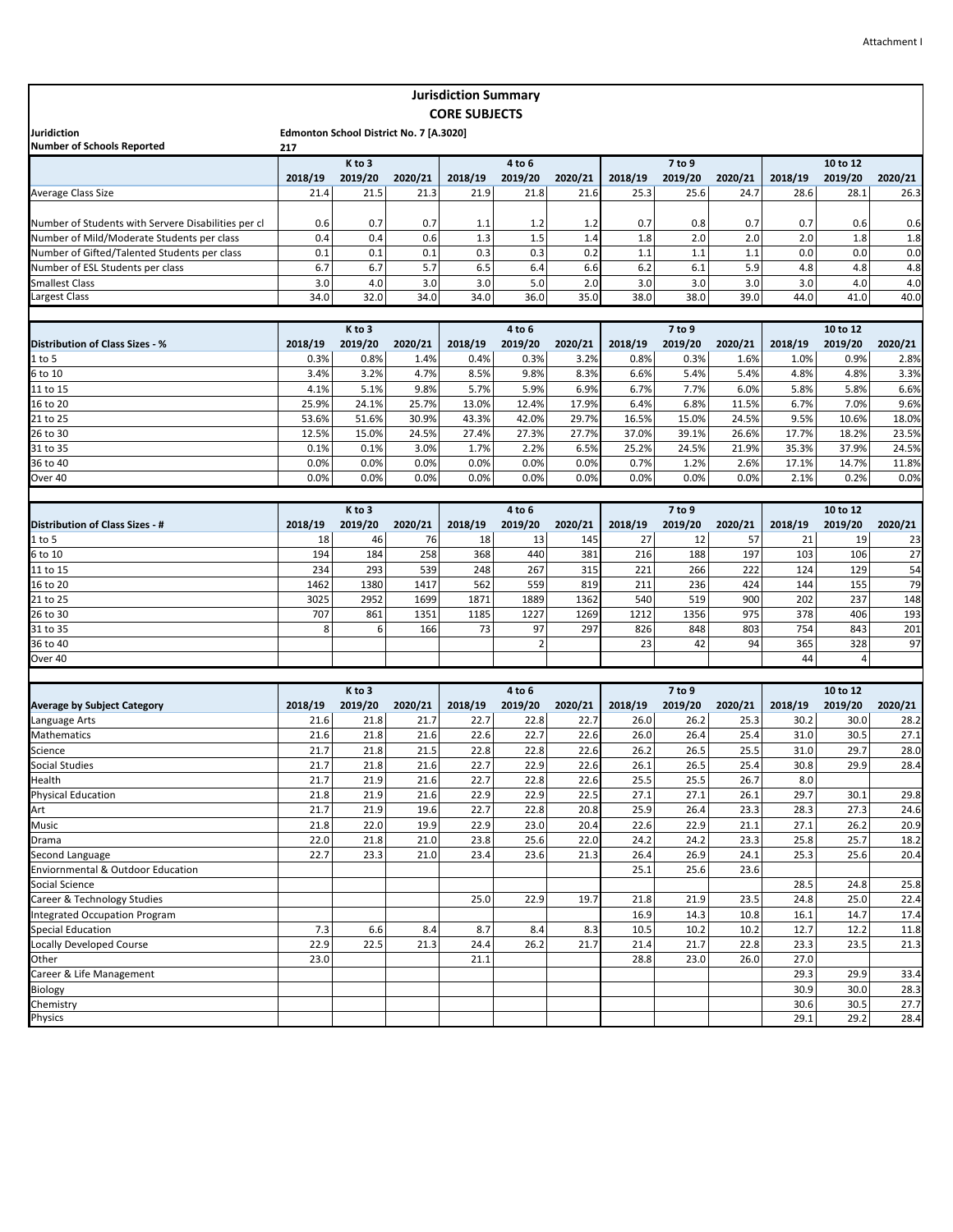|                                                     |         |                                         |         | <b>Jurisdiction Summary</b> |         |                |         |                |         |         |          |         |
|-----------------------------------------------------|---------|-----------------------------------------|---------|-----------------------------|---------|----------------|---------|----------------|---------|---------|----------|---------|
|                                                     |         |                                         |         | <b>ALL SUBJECTS</b>         |         |                |         |                |         |         |          |         |
| Juridiction<br><b>Number of Schools Reported</b>    | 217     | Edmonton School District No. 7 [A.3020] |         |                             |         |                |         |                |         |         |          |         |
|                                                     |         | K to 3                                  |         |                             | 4 to 6  |                |         | 7 to 9         |         |         | 10 to 12 |         |
|                                                     | 2018/19 | 2019/20                                 | 2020/21 | 2018/19                     | 2019/20 | 2020/21        | 2018/19 | 2019/20        | 2020/21 | 2018/19 | 2019/20  | 2020/21 |
| Average Class Size                                  | 21.6    | 21.7                                    | 21.1    | 22.5                        | 22.5    | 21.6           | 24.9    | 25.2           | 24.7    | 27.2    | 26.9     | 25.1    |
|                                                     |         |                                         |         |                             |         |                |         |                |         |         |          |         |
| Number of Students with Servere Disabilities per cl | 0.5     | 0.5                                     | 0.6     | 0.7                         | 0.9     | 0.9            | 0.5     | 0.6            | 0.6     | 0.6     | 0.6      | 0.5     |
| Number of Mild/Moderate Students per class          | 0.4     | 0.4                                     | 0.5     | 1.3                         | 1.5     | 1.4            | 1.7     | 1.9            | 1.9     | 1.9     | 1.8      | 1.9     |
| Number of Gifted/Talented Students per class        | 0.1     | 0.1                                     | 0.1     | 0.3                         | 0.3     | 0.2            | 1.1     | 1.1            | 1.0     | 0.0     | 0.0      | 0.0     |
| Number of ESL Students per class                    | 6.8     | 6.7                                     | 5.4     | 6.7                         | 6.6     | 6.4            | 6.2     | 6.0            | 5.8     | 4.5     | 4.5      | 4.5     |
| <b>Smallest Class</b>                               | 3.0     | 4.0                                     | 3.0     | 3.0                         | 3.0     | 2.0            | 3.0     | 3.0            | 3.0     | 3.0     | 3.0      | 3.0     |
| Largest Class                                       | 37.0    | 37.0                                    | 40.0    | 46.0                        | 38.0    | 36.0           | 65.0    | 44.0           | 45.0    | 82.0    | 59.0     | 55.0    |
|                                                     |         |                                         |         |                             |         |                |         |                |         |         |          |         |
|                                                     |         | K to 3                                  |         |                             | 4 to 6  |                |         | 7 to 9         |         |         | 10 to 12 |         |
| Distribution of Class Sizes - %                     | 2018/19 | 2019/20                                 | 2020/21 | 2018/19                     | 2019/20 | 2020/21        | 2018/19 | 2019/20        | 2020/21 | 2018/19 | 2019/20  | 2020/21 |
| $1$ to 5                                            | 0.2%    | 0.6%                                    | 1.2%    | 0.3%                        | 0.2%    | 2.2%           | 0.9%    | 0.5%           | 1.1%    | 1.0%    | 0.9%     | 2.5%    |
| $6$ to 10                                           | 2.5%    | 2.2%                                    | 4.5%    | 5.9%                        | 6.3%    | 7.2%           | 4.7%    | 4.0%           | 4.9%    | 4.5%    | 4.4%     | 4.1%    |
| 11 to 15                                            | 4.1%    | 4.7%                                    | 10.2%   | 5.1%                        | 5.5%    | 7.3%           | 6.8%    | 7.1%           | 6.3%    | 7.2%    | 6.8%     | 8.1%    |
| 16 to 20                                            | 25.8%   | 24.3%                                   | 27.3%   | 13.2%                       | 12.6%   | 19.2%          | 10.3%   | 11.1%          | 12.8%   | 10.2%   | 10.3%    | 14.6%   |
| 21 to 25                                            | 54.2%   | 52.7%                                   | 32.5%   | 45.2%                       | 44.1%   | 32.9%          | 22.2%   | 20.1%          | 26.7%   | 13.6%   | 14.7%    | 18.1%   |
| 26 to 30                                            | 13.0%   | 15.4%                                   | 21.8%   | 28.7%                       | 28.9%   | 25.9%          | 32.5%   | 34.5%          | 27.3%   | 19.8%   | 20.7%    | 21.4%   |
| 31 to 35                                            | 0.2%    | 0.2%                                    | 2.5%    | 1.6%                        | 2.3%    | 5.1%           | 20.8%   | 20.7%          | 16.0%   | 28.2%   | 29.9%    | 20.3%   |
| 36 to 40                                            | 0.0%    | 0.0%                                    | 0.0%    | 0.1%                        | 0.1%    | 0.0%           | 1.5%    | 1.9%           | 2.6%    | 13.6%   | 11.6%    | 10.2%   |
| Over 40                                             | 0.0%    | 0.0%                                    | 0.0%    | 0.0%                        | 0.0%    | 0.0%           | 0.3%    | 0.1%           | 2.5%    | 1.9%    | 0.7%     | 0.5%    |
|                                                     |         |                                         |         |                             |         |                |         |                |         |         |          |         |
|                                                     |         | K to 3                                  |         |                             | 4 to 6  |                |         | 7 to 9         |         |         | 10 to 12 |         |
| Distribution of Class Sizes - #                     | 2018/19 | 2019/20                                 | 2020/21 | 2018/19                     | 2019/20 | 2020/21        | 2018/19 | 2019/20        | 2020/21 | 2018/19 | 2019/20  | 2020/21 |
| $1$ to 5                                            | 27      | 66                                      | 131     | 31                          | 20      | 200            | 61      | 39             | 75      | 36      | 35       | 32      |
| 6 to 10                                             | 282     | 256                                     | 470     | 554                         | 615     | 671            | 339     | 299            | 341     | 165     | 166      | 53      |
| 11 to 15                                            | 463     | 542                                     | 1072    | 479                         | 529     | 679            | 487     | 535            | 440     | 265     | 257      | 104     |
| 16 to 20                                            | 2954    | 2794                                    | 2859    | 1240                        | 1226    | 1779           | 733     | 829            | 896     | 376     | 387      | 187     |
| 21 to 25                                            | 6197    | 6067                                    | 3410    | 4257                        | 4273    | 3050           | 1585    | 1509           | 1868    | 498     | 554      | 232     |
| 26 to 30                                            | 1485    | 1776                                    | 2280    | 2699                        | 2805    | 2401           | 2319    | 2583           | 1909    | 728     | 782      | 274     |
| 31 to 35                                            | 20      | 19                                      | 258     | 151                         | 220     | 476            | 1488    | 1553           | 1122    | 1034    | 1130     | 260     |
| 36 to 40                                            | 1       | 1                                       | 2       | 5                           | 5       | $\overline{2}$ | 107     | 143            | 179     | 500     | 436      | 131     |
| Over 40                                             |         |                                         |         | $\mathbf{1}$                |         |                | 19      | $\overline{7}$ | 172     | 71      | 26       | 6       |
|                                                     |         |                                         |         |                             |         |                |         |                |         |         |          |         |
|                                                     |         | K to 3                                  |         |                             | 4 to 6  |                |         | 7 to 9         |         |         | 10 to 12 |         |
| <b>Average by Subject Category</b>                  | 2018/19 | 2019/20                                 | 2020/21 | 2018/19                     | 2019/20 | 2020/21        | 2018/19 | 2019/20        | 2020/21 | 2018/19 | 2019/20  | 2020/21 |
| Language Arts                                       | 21.6    | 21.8                                    | 21.7    | 22.7                        | 22.8    | 22.7           | 26.0    | 26.2           | 25.3    | 30.2    | 30.0     | 28.2    |
| Mathematics                                         | 21.6    | 21.8                                    | 21.6    | 22.6                        | 22.7    | 22.6           | 26.0    | 26.4           | 25.4    | 31.0    | 30.5     | 27.1    |
| Science                                             | 21.7    | 21.8                                    | 21.5    | 22.8                        | 22.8    | 22.6           | 26.2    | 26.5           | 25.5    | 31.0    | 29.7     | 28.0    |
| <b>Social Studies</b>                               | 21.7    | 21.8                                    | 21.6    | 22.7                        | 22.9    | 22.6           | 26.1    | 26.5           | 25.4    | 30.8    | 29.9     | 28.4    |
| Health                                              | 21.7    | 21.9                                    | 21.6    | 22.7                        | 22.8    | 22.6           | 25.5    | 25.5           | 26.7    | 8       |          |         |
| <b>Physical Education</b>                           | 21.8    | 21.9                                    | 21.6    | 22.9                        | 22.9    | 22.5           | 27.1    | 27.1           | 26.1    | 29.7    | 30.1     | 29.8    |
| Art                                                 | 21.7    | 21.9                                    | 19.6    | 22.7                        | 22.8    | 20.8           | 25.9    | 26.4           | 23.3    | 28.3    | 27.3     | 24.6    |
| <b>Music</b>                                        | 21.8    | 22.0                                    | 19.9    | 22.9                        | 23.0    | 20.4           | 22.6    | 22.9           | 21.1    | 27.1    | 26.2     | 20.9    |
| Drama                                               | 22.0    | 21.8                                    | 21.0    | 23.8                        | 25.6    | 22.0           | 24.2    | 24.2           | 23.3    | 25.8    | 25.7     | 18.2    |
| Second Language                                     | 22.7    | 23.3                                    | 21.0    | 23.4                        | 23.6    | 21.3           | 26.4    | 26.9           | 24.1    | 25.3    | 25.6     | 20.4    |
| Enviornmental & Outdoor Education                   |         |                                         |         |                             |         |                | 25.1    | 25.6           | 23.6    |         |          |         |
| Social Science                                      |         |                                         |         |                             |         |                |         |                |         | 28.5    | 24.8     | 25.8    |
| Career & Technology Studies                         |         |                                         |         | 25.0                        | 22.9    | 19.7           | 21.8    | 21.9           | 23.5    | 24.8    | 25.0     | 22.4    |
| <b>Integrated Occupation Program</b>                |         |                                         |         |                             |         |                | 16.9    | 14.3           | 10.8    | 16.1    | 14.7     | 17.4    |
| <b>Special Education</b>                            | 7.3     | 6.6                                     | 8.4     | 8.7                         | 8.4     | 8.3            | 10.5    | 10.2           | 10.2    | 12.7    | 12.2     | 11.8    |
| <b>Locally Developed Course</b>                     | 22.9    | 22.5                                    | 21.3    | 24.4                        | 26.2    | 21.7           | 21.4    | 21.7           | 22.8    | 23.3    | 23.5     | 21.3    |
| Other                                               | 23.0    |                                         |         | 21.1                        |         |                | 28.8    | 23.0           | 26.0    | 27.0    |          |         |
| Career & Life Management                            |         |                                         |         |                             |         |                |         |                |         | 29.3    | 29.9     | 33.4    |
| Biology                                             |         |                                         |         |                             |         |                |         |                |         | 30.9    | 30.0     | 28.3    |
| Chemistry                                           |         |                                         |         |                             |         |                |         |                |         | 30.6    | 30.5     | 27.7    |
| Physics                                             |         |                                         |         |                             |         |                |         |                |         | 29.1    | 29.2     | 28.4    |
|                                                     |         |                                         |         |                             |         |                |         |                |         |         |          |         |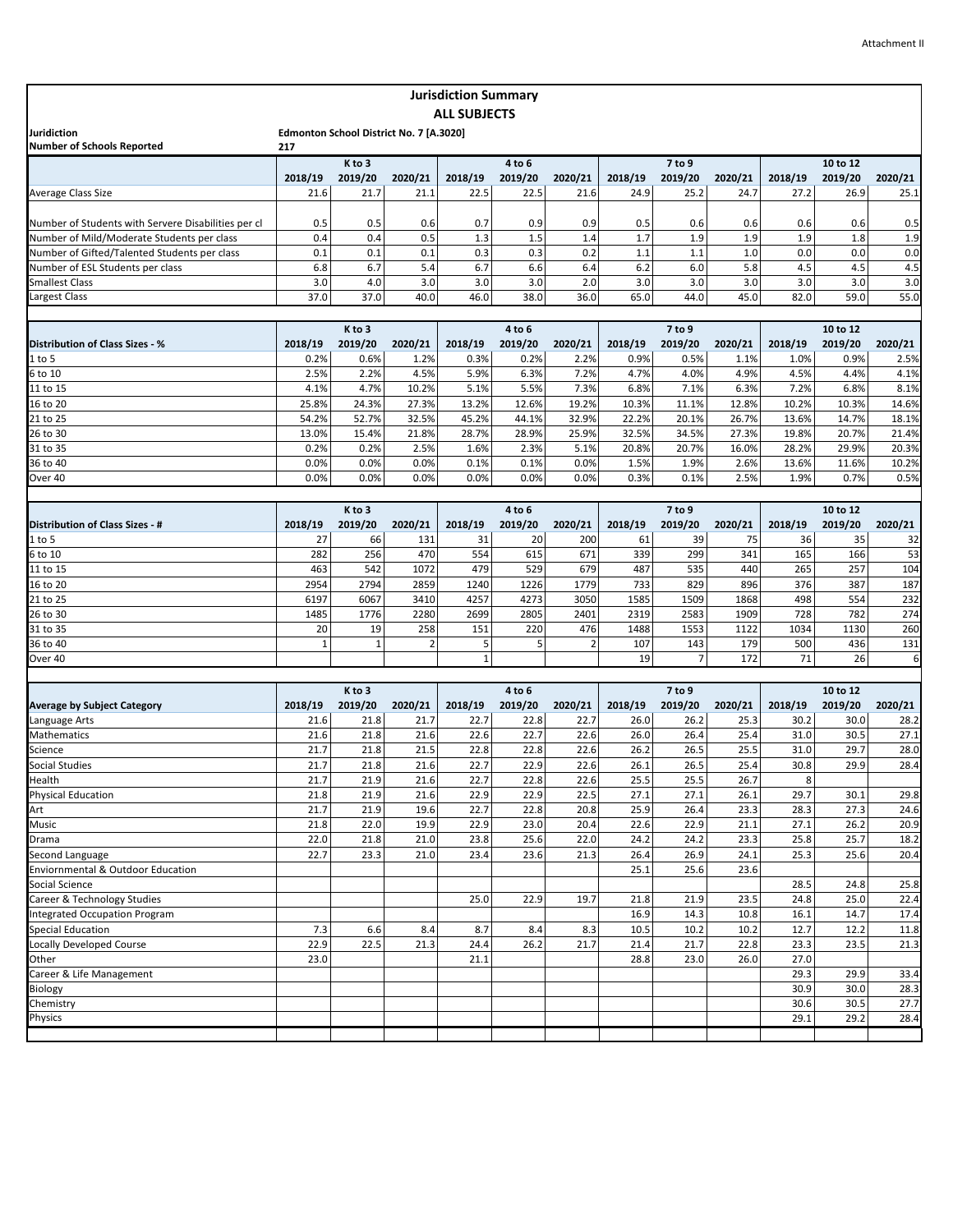|                                     |         |                                         |         | <b>Jurisdiction Summary</b> |                   |         |         |                   |         |         |                     |         |
|-------------------------------------|---------|-----------------------------------------|---------|-----------------------------|-------------------|---------|---------|-------------------|---------|---------|---------------------|---------|
|                                     |         |                                         |         | <b>CORE SUBJECTS ONLY</b>   |                   |         |         |                   |         |         |                     |         |
| <b>Juridiction</b>                  |         | Edmonton School District No. 7 [A.3020] |         |                             |                   |         |         |                   |         |         |                     |         |
| <b>Number of Schools Reported</b>   | 217     |                                         |         |                             |                   |         |         |                   |         |         |                     |         |
|                                     | 2018/19 | K to 3<br>2019/20                       | 2020/21 | 2018/19                     | 4 to 6<br>2019/20 | 2020/21 | 2018/19 | 7 to 9<br>2019/20 | 2020/21 | 2018/19 | 10 to 12<br>2019/20 | 2020/21 |
| A. Blair McPherson                  | 21.4    | 23.1                                    | 21.4    | 26.6                        | 24.4              | 28.8    | 31.9    | 30.5              | 27.3    |         |                     |         |
| AB School for Deaf                  | 6.0     | 4.0                                     | 6.0     | 7.0                         | 6.0               | 3.7     | 6.5     | 9.5               | 4.0     | 7.7     | 6.1                 | 8.0     |
| Abbott                              | 13.8    | 14.2                                    | 15.8    | 16.0                        | 17.8              | 14.5    |         |                   |         |         |                     |         |
| Academy King Edward                 | 12.0    | 15.0                                    |         | 12.5                        | 12.3              | 12.8    | 12.7    | 12.3              | 11.3    | 14.9    | 11.7                | 12.0    |
| Afton                               | 20.1    | 19.8                                    | 18.2    | 24.8                        | 26.3              | 20.8    |         |                   |         |         |                     |         |
| Aldergrove                          | 16.9    | 20.5                                    | 14.6    | 19.7                        | 17.6              | 15.8    |         |                   |         |         |                     |         |
| Allendale                           |         |                                         |         |                             |                   |         | 24.7    | 24.0              | 22.2    |         |                     |         |
| amiskwaciy Academy                  |         |                                         |         |                             |                   |         | 31.0    | 29.0              | 21.3    | 24.3    | 22.0                | 18.0    |
| Argyll Centre                       | 23.5    | 18.0                                    | 11.0    | 23.0                        | 23.0              | 19.0    | 25.0    | 19.8              | 15.0    | 14.0    |                     |         |
| Aspen Program                       |         |                                         |         | 5.0                         | 5.0               | 3.0     | 8.3     | 8.8               | 6.0     | 7.3     | 7.0                 | 7.5     |
| Athlone                             | 16.6    | 16.5                                    | 15.3    | 15.3                        | 16.4              | 14.0    |         |                   |         |         |                     |         |
| Avalon                              |         |                                         |         |                             |                   |         | 24.9    | 25.8              | 24.3    |         |                     |         |
| Avonmore                            | 14.9    | 13.7                                    | 11.4    | 11.3                        | 12.1              | 16.1    | 19.0    | 8.0               |         |         |                     |         |
| <b>Balwin</b>                       | 19.5    | 15.8                                    | 12.7    | 19.8                        | 20.2              | 17.5    | 18.4    | 18.9              | 12.0    |         |                     |         |
| Bannerman                           | 19.3    | 23.6                                    | 16.4    | 16.5                        | 19.7              | 20.3    |         |                   |         |         |                     |         |
| Baturyn                             | 21.6    | 22.8                                    | 19.4    | 24.6                        | 22.8              | 24.5    |         |                   |         |         |                     |         |
| <b>Beacon Heights</b>               | 25.3    | 20.8                                    | 17.7    | 20.3                        | 20.7              | 26.0    |         |                   |         |         |                     |         |
| Belgravia                           | 18.5    | 19.0                                    | 18.0    | 19.0                        | 26.5              | 25.0    |         |                   |         |         |                     |         |
| Belmead                             | 18.8    | 18.5                                    | 14.9    | 18.4                        | 15.9              | 19.8    |         |                   |         |         |                     |         |
| Belmont                             | 19.8    | 19.3                                    | 17.8    | 18.5                        | 17.7              | 18.4    |         |                   |         |         |                     |         |
| <b>Belvedere</b>                    | 20.9    | 19.4                                    | 14.0    | 20.8                        | 25.0              | 15.3    |         |                   |         |         |                     |         |
| <b>Bessie Nichols</b>               | 22.7    | 24.2                                    | 23.4    | 26.8                        | 25.3              | 26.5    | 26.9    | 28.4              | 23.5    |         |                     |         |
| <b>Bisset</b>                       | 22.2    | 24.5                                    | 20.3    | 24.5                        | 23.9              | 18.6    |         |                   |         |         |                     |         |
| <b>Braemar</b>                      |         |                                         |         |                             |                   |         |         |                   |         | 22.0    | 19.6                | 10.6    |
| <b>Brander Gardens</b>              | 19.3    | 22.9                                    | 19.1    | 23.3                        | 25.5              | 24.3    |         |                   |         |         |                     |         |
| <b>Brightview</b>                   | 24.5    | 20.2                                    | 20.3    | 15.7                        | 17.5              | 15.2    |         |                   |         |         |                     |         |
| <b>Britannia</b>                    |         |                                         |         |                             |                   |         | 18.2    | 18.7              | 14.9    |         |                     |         |
| <b>Brookside</b>                    | 18.2    | 20.4                                    | 14.1    | 26.5                        | 20.1              | 14.1    |         |                   |         |         |                     |         |
| Caernarvon                          | 22.3    | 20.9                                    | 21.9    | 23.1                        | 23.8              | 23.8    |         |                   |         |         |                     |         |
| Calder                              | 19.4    | 18.1                                    | 16.1    | 18.0                        | 15.9              | 14.6    |         |                   |         |         |                     |         |
| Callingwood                         | 20.3    | 23.3                                    | 19.2    | 20.6                        | 18.3              | 15.3    |         |                   |         |         |                     |         |
| Centennial                          | 21.4    | 21.9                                    | 20.4    | 22.4                        | 27.5              | 24.5    |         |                   |         |         |                     |         |
| Centre High                         |         |                                         |         |                             |                   |         |         |                   |         | 35.6    | 31.7                | 24.2    |
|                                     |         | 20.9                                    | 18.7    | 22.3                        | 23.7              | 21.3    |         |                   |         |         |                     |         |
| Clara Tyner<br>Const Daniel Woodall | 24.3    |                                         |         |                             |                   |         |         |                   |         |         |                     |         |
|                                     | 22.5    | 24.4                                    | 22.2    | 22.4                        | 24.3              | 17.6    |         |                   |         |         |                     |         |
| Coronation                          | 22.5    | 23.1                                    | 22.3    | 23.0                        | 19.8              | 21.3    |         |                   |         |         |                     |         |
| <b>Crawford Plains</b>              | 19.4    | 21.3                                    | 20.5    | 22.0                        | 21.5              | 19.5    |         |                   |         |         |                     |         |
| Crestwood                           | 21.8    | 20.3                                    | 18.7    | 22.6                        | 23.7              | 20.0    | 26.1    | 27.2              | 26.4    |         |                     |         |
| D. S. MacKenzie                     |         |                                         |         |                             |                   |         | 26.3    | 28.3              | 24.2    |         |                     |         |
| Daly Grove                          | 20.6    | 18.5                                    | 14.1    | 24.7                        | 26.4              | 25.0    |         |                   |         |         |                     |         |
| Dan Knott                           |         |                                         |         |                             |                   |         | 26.6    | 24.5              | 20.5    |         |                     |         |
| David Thomas King                   | 22.4    | 23.5                                    | 23.3    | 22.4                        | 26.6              | 27.7    | 25.7    | 20.5              | 20.0    |         |                     |         |
| Delton                              | 18.4    | 18.5                                    | 13.2    | 19.8                        | 18.4              | 12.4    |         |                   |         |         |                     |         |
| Delwood                             | 17.8    | 20.8                                    | 16.1    | 16.2                        | 16.8              | 19.6    |         |                   |         |         |                     |         |
| Dickinsfield                        |         |                                         |         |                             |                   |         | 20.7    | 20.6              | 20.9    |         |                     |         |
| Donald R. Getty                     | 23.5    | 25.1                                    | 24.4    | 21.7                        | 24.3              | 24.4    | 21.2    | 24.5              | 24.2    |         |                     |         |
| Donnan                              | 24.7    | 20.1                                    | 20.0    | 25.5                        | 24.3              | 20.8    |         |                   |         |         |                     |         |
| Dovercourt                          | 21.3    | 16.9                                    | 19.5    | 28.6                        | 18.8              | 14.6    |         |                   |         |         |                     |         |
| Dr. Donald Massey                   | 22.0    | 21.9                                    | 22.1    | 25.3                        | 26.7              | 22.2    | 29.3    | 28.8              | 26.7    |         |                     |         |
| Dr. Lila Fahlman                    | 22.6    | 23.5                                    | 24.8    | 23.2                        | 26.7              | 21.3    | 28.4    | 28.9              | 26.2    |         |                     |         |
| Dr. M. A. Armour                    | 23.7    | 25.7                                    | 22.7    | 29.6                        | 24.6              | 25.4    | 30.5    | 29.8              | 25.2    |         |                     |         |
| Duggan                              | 22.0    | 15.0                                    | 15.0    | 20.3                        | 23.7              | 22.7    |         |                   |         |         |                     |         |
| Dunluce                             | 20.8    | 18.7                                    | 18.5    | 24.4                        | 21.2              | 21.4    |         |                   |         |         |                     |         |
| <b>Earl Buxton</b>                  | 24.0    | 24.2                                    | 22.1    | 26.3                        | 25.9              | 26.7    |         |                   |         |         |                     |         |
| Eastglen                            |         |                                         |         |                             |                   |         |         |                   |         | 24.3    | 22.9                | 18.8    |
| <b>Edith Rogers</b>                 |         |                                         |         |                             |                   |         | 26.7    | 25.7              | 24.7    |         |                     |         |
| Edm Christian High                  |         |                                         |         |                             |                   |         |         |                   |         | 29.2    | 29.3                | 26.2    |
| Edm Christian NE                    | 24.0    | 23.2                                    | 20.5    | 26.5                        | 29.0              | 25.0    | 27.3    | 28.5              | 24.5    |         |                     |         |
| Edm Christian West                  | 25.1    | 23.5                                    | 22.8    | 26.2                        | 27.2              | 26.6    | 31.8    | 29.7              | 26.3    |         |                     |         |
|                                     |         |                                         |         |                             |                   |         |         |                   |         |         |                     |         |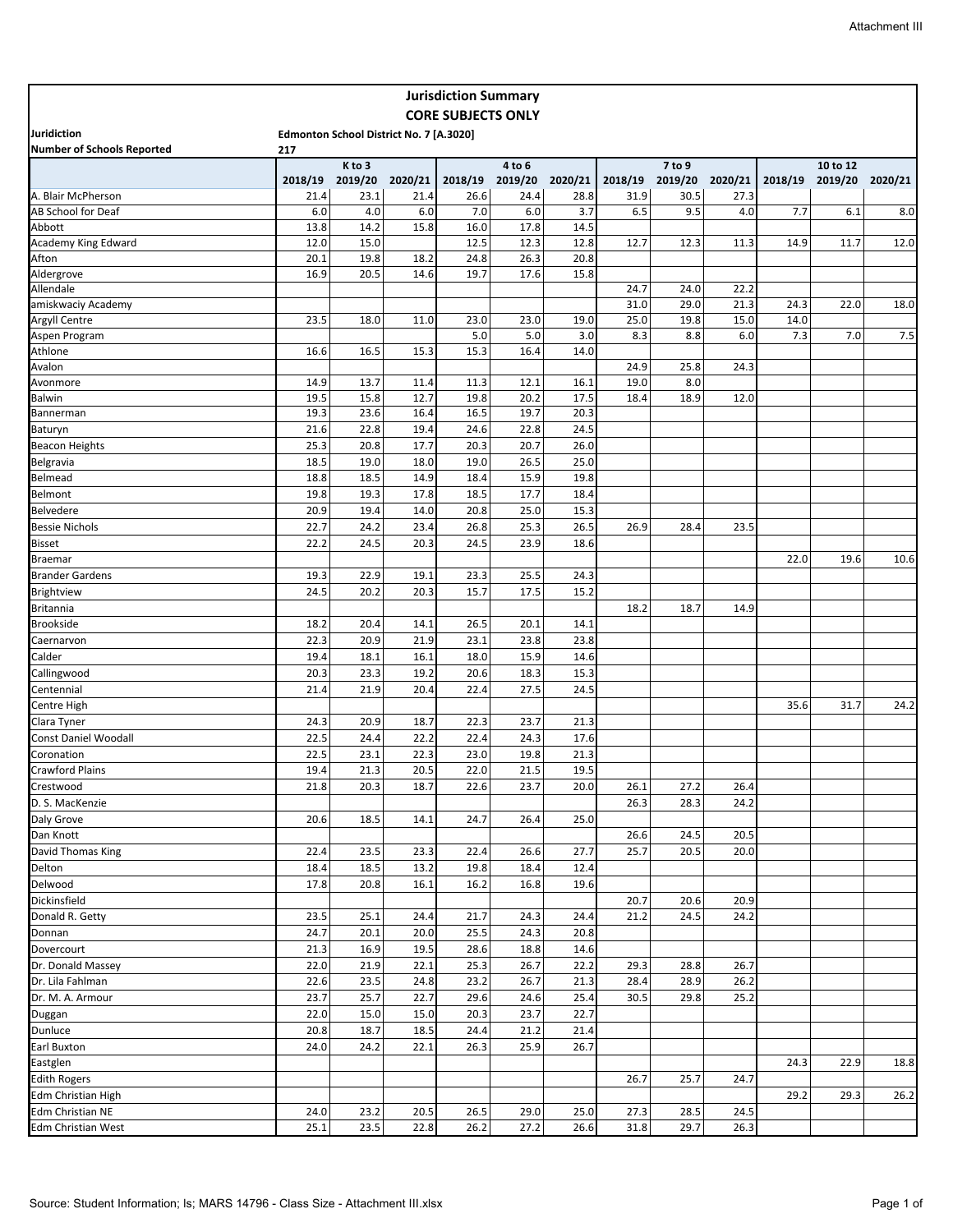| Ekota                    | 26.1 | 22.5 | 17.7 | 19.4 | 21.1 | 18.3 |      |      |      |      |      |      |
|--------------------------|------|------|------|------|------|------|------|------|------|------|------|------|
| Elizabeth Finch          | 22.6 | 22.3 | 22.2 | 26.1 | 26.6 | 25.9 | 27.0 | 29.4 | 24.1 |      |      |      |
| <b>Ellerslie Campus</b>  |      |      |      |      | 25.5 |      | 30.4 | 27.3 | 29.7 |      |      |      |
|                          | 24.7 | 24.4 | 20.1 | 25.6 |      | 21.6 |      |      |      |      |      |      |
| Elmwood                  | 16.1 | 15.5 | 20.3 | 17.9 | 18.3 | 18.8 |      |      |      |      |      |      |
| <b>Esther Starkman</b>   | 22.9 | 22.2 | 21.0 | 26.3 | 27.3 | 22.1 | 30.4 | 27.2 | 25.2 |      |      |      |
| Evansdale                | 19.3 | 17.2 | 21.4 | 19.7 | 17.9 | 14.1 |      |      |      |      |      |      |
| Florence Hallock         | 23.0 | 22.4 | 20.4 | 27.9 | 26.7 | 27.3 | 30.6 | 29.4 | 27.6 |      |      |      |
| <b>Forest Heights</b>    | 21.3 | 19.6 | 19.9 | 20.2 | 21.2 | 18.2 |      |      |      |      |      |      |
| Fraser                   | 18.9 | 20.9 | 21.6 | 20.9 | 14.7 | 14.6 |      |      |      |      |      |      |
| Garneau                  | 21.4 | 21.4 | 16.7 | 23.6 | 22.6 | 19.2 |      |      |      |      |      |      |
| George H. Luck           | 21.5 | 21.8 | 18.9 | 24.4 | 21.8 | 22.4 |      |      |      |      |      |      |
| George P. Nicholson      | 22.3 | 24.6 | 22.0 | 23.7 | 23.2 | 21.8 |      |      |      |      |      |      |
| Glendale                 | 20.8 | 20.3 | 9.9  | 12.6 | 12.5 | 8.3  |      |      |      |      |      |      |
|                          | 24.1 |      |      | 23.6 | 24.9 |      |      |      |      |      |      |      |
| Glengarry                |      | 23.5 | 23.7 |      |      | 23.0 |      |      |      |      |      |      |
| Glenora                  | 25.3 | 22.4 | 22.8 | 26.5 | 24.3 | 24.3 |      |      |      |      |      |      |
| Gold Bar                 | 16.2 | 19.2 | 13.6 | 14.0 | 14.1 | 13.5 |      |      |      |      |      |      |
| <b>Grace Martin</b>      | 20.9 | 23.3 | 18.6 | 20.7 | 18.6 | 21.3 |      |      |      |      |      |      |
| <b>Grandview Heights</b> | 22.0 | 21.7 | 19.3 | 29.7 | 25.7 | 25.7 | 29.7 | 29.5 | 27.7 |      |      |      |
| Greenfield               | 21.6 | 22.2 | 20.1 | 25.3 | 25.0 | 24.4 |      |      |      |      |      |      |
| Greenview                | 22.6 | 21.3 | 20.0 | 24.7 | 25.6 | 21.7 |      |      |      |      |      |      |
| Grovenor                 | 21.9 | 17.5 | 12.5 | 17.6 | 18.5 | 12.2 |      |      |      |      |      |      |
| Hardisty                 | 18.0 | 20.6 | 21.2 | 21.0 | 20.8 | 22.0 | 20.3 | 18.6 | 18.3 |      |      |      |
| Harry Ainlay             |      |      |      |      |      |      |      |      |      | 30.2 | 29.8 | 24.2 |
| Hazeldean                | 20.8 | 20.3 | 13.8 | 21.7 | 18.7 | 10.0 |      |      |      |      |      |      |
|                          |      |      |      |      |      |      |      |      |      |      |      |      |
| Highlands                |      |      |      |      |      |      | 20.5 | 21.8 | 22.7 |      |      |      |
| Hillcrest                |      |      |      |      |      |      | 24.1 | 24.1 | 22.4 |      |      |      |
| Hillview                 | 21.8 | 22.4 | 13.0 | 25.3 | 23.0 | 23.3 |      |      |      |      |      |      |
| Hilwie Hamdon            | 22.1 | 23.7 | 24.4 | 22.6 | 22.9 | 21.5 | 22.6 | 23.7 | 22.2 |      |      |      |
| Holyrood                 | 20.8 | 21.1 | 22.4 | 23.1 | 21.7 | 24.0 |      |      |      |      |      |      |
| Homesteader              | 21.4 | 20.7 | 17.2 | 21.5 | 22.6 | 20.2 |      |      |      |      |      |      |
| Horse Hill               | 24.3 | 20.8 | 14.6 | 19.6 | 21.2 | 10.3 |      |      |      |      |      |      |
| Inglewood                | 24.8 | 21.8 | 19.3 | 22.3 | 28.0 | 17.7 |      |      |      |      |      |      |
| Ivor Dent                | 19.9 | 19.2 | 20.8 | 17.8 | 17.1 | 17.4 | 19.3 | 18.4 | 21.2 |      |      |      |
| J. A. Fife               | 19.7 | 20.1 | 17.3 | 20.9 | 24.1 | 20.2 |      |      |      |      |      |      |
|                          |      |      |      |      |      |      |      |      |      |      | 27.5 | 24.5 |
| J. Percy Page            |      |      |      |      |      |      |      |      |      | 29.0 |      |      |
| Jackson Heights          | 22.7 | 19.1 | 19.0 | 19.6 | 19.5 | 13.5 |      |      |      |      |      |      |
| James Gibbons            | 21.2 | 22.8 | 18.7 | 23.7 | 23.7 | 17.7 |      |      |      |      |      |      |
| Jan Reimer               | 20.9 | 23.2 | 20.5 | 25.5 | 24.2 | 22.4 | 22.7 | 17.8 | 22.3 |      |      |      |
| Jasper Place             |      |      |      |      |      |      |      |      |      | 32.2 | 31.7 | 25.7 |
| John A. McDougall        | 20.4 | 23.5 | 18.9 | 24.2 | 23.6 | 20.3 |      |      |      |      |      |      |
| John Barnett             | 26.0 | 24.0 | 21.0 | 20.7 | 25.0 | 20.0 |      |      |      |      |      |      |
| John D. Bracco           |      |      |      |      |      |      | 28.7 | 29.1 | 24.5 |      |      |      |
| Johnny Bright            | 23.7 | 23.8 | 23.0 | 25.6 | 25.7 | 28.1 | 29.7 | 31.1 | 29.0 |      |      |      |
| Julia Kiniski            | 19.5 | 19.1 | 20.8 | 21.1 | 22.0 | 17.6 |      |      |      |      |      |      |
| Kameyosek                | 23.5 | 23.6 | 23.0 | 22.0 | 21.3 | 24.5 |      |      |      |      |      |      |
|                          |      |      |      |      |      |      |      |      |      |      |      |      |
| Kate Chegwin             |      |      |      |      |      |      | 27.2 | 28.2 | 26.4 |      |      |      |
| Keheewin                 | 19.2 | 18.2 | 18.3 | 18.9 | 17.9 | 13.6 |      |      |      |      |      |      |
| Kenilworth               |      |      |      |      |      |      | 26.0 | 24.8 | 19.6 |      |      |      |
| Kensington               | 22.0 | 18.0 | 14.8 | 25.0 | 20.8 | 14.6 |      | 18.0 | 18.0 |      |      |      |
| Kildare                  | 21.8 | 23.4 | 18.7 | 23.6 | 22.3 | 22.0 |      |      |      |      |      |      |
| Killarney                |      |      |      |      |      |      | 22.8 | 24.5 | 24.8 |      |      |      |
| Kim Hung                 | 22.8 | 23.2 | 21.8 | 28.0 | 24.7 | 21.7 | 23.8 | 25.9 | 24.3 |      |      |      |
| King Edward              | 20.5 | 19.0 | 20.0 | 12.8 | 13.5 | 10.8 |      |      |      |      |      |      |
| Kirkness                 | 19.3 | 20.0 | 18.2 | 24.7 | 21.8 | 20.8 |      |      |      |      |      |      |
| L. S. at Circle Sq.      |      |      |      |      |      |      |      |      |      |      |      | 33.1 |
| L. Y. Cairns             |      |      |      |      |      |      | 12.0 | 13.0 | 14.9 | 13.5 | 12.7 | 13.7 |
|                          |      |      |      |      |      |      |      |      |      |      |      |      |
| Lago Lindo               | 21.3 | 21.6 | 21.2 | 20.8 | 20.1 | 21.9 |      |      |      |      |      |      |
| Lansdowne                | 23.2 | 20.0 | 15.0 | 21.1 | 26.7 | 23.0 |      |      |      |      |      |      |
| LaPerle                  | 23.6 | 22.2 | 21.5 | 21.9 | 20.9 | 18.6 |      |      |      |      |      |      |
| Lauderdale               | 23.0 | 20.5 | 21.0 | 16.5 | 15.6 | 15.1 |      |      |      |      |      |      |
| Laurier Heights          | 20.9 | 21.2 | 18.7 | 22.6 | 22.8 | 22.5 | 18.6 | 20.3 | 21.0 |      |      |      |
| Lee Ridge                | 17.5 | 15.9 | 18.4 | 15.5 | 16.3 | 13.3 |      |      |      |      |      |      |
| Lendrum                  | 22.5 | 23.2 | 19.6 | 18.8 | 22.6 | 20.8 |      |      |      |      |      |      |
| Lillian Osborne          |      |      |      |      |      |      |      |      |      | 29.1 | 29.3 | 26.0 |
| Londonderry              |      |      |      |      |      |      | 31.4 | 31.2 | 27.3 |      |      |      |
|                          |      |      |      |      |      |      |      |      |      |      |      |      |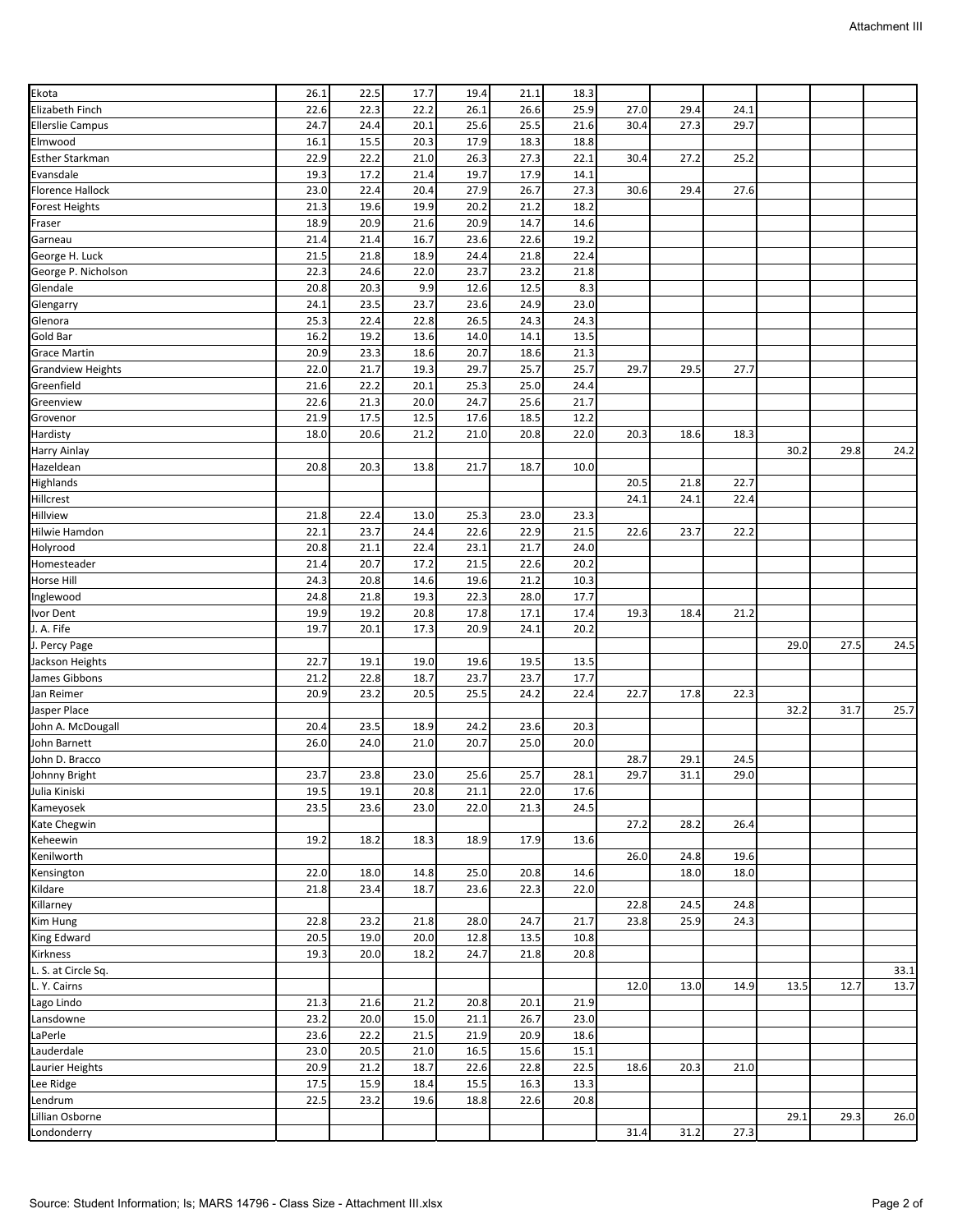| 20.1<br>23.8<br>24.2<br>19.1<br>18.9<br>18.7<br>Lymburn<br>21.3<br>18.7<br>22.2<br>17.8<br>20.4<br>16.5<br>21.3<br>18.8<br>19.0<br>18.7<br>15.3<br>19.4<br>29.2<br>28.8<br>25.3<br>23.4<br>21.7<br>22.2<br>21.5<br>21.9<br>21.2<br>22.0<br>19.4<br>20.6<br>Malcolm Tweddle<br>21.9<br>20.8<br>21.4<br>17.3<br>26.3<br>23.0<br>Malmo<br>21.8<br>21.8<br>23.8<br>19.8<br>19.6<br>22.3<br>Mary Butterworth<br>26.6<br>28.0<br>20.2<br>Mayfield<br>22.0<br>15.9<br>13.7<br>11.6<br>11.6<br>12.5<br>McArthur<br>9.3<br>18.7<br>21.4<br>16.7<br>14.8<br>12.0<br>McKee<br>16.0<br>16.1<br>17.8<br>16.0<br>16.5<br>15.2<br>22.8<br>19.4<br>20.4<br>25.7<br>21.2<br>26.3<br>26.8<br>21.7<br>19.8<br>McKernan<br>McLeod<br>22.0<br>24.4<br>22.4<br>16.1<br>23.1<br>21.6<br>McNally<br>26.6<br>25.6<br>21.3<br>Meadowlark<br>16.4<br>22.3<br>22.4<br>23.1<br>22.6<br>21.6<br>28.3<br>Meadowlark Christian<br>23.3<br>20.0<br>19.8<br>27.5<br>23.2<br>23.2<br>24.5<br>24.6<br>Mee-Yah-Noh<br>16.2<br>16.3<br>15.2<br>14.4<br>16.1<br>13.6<br>Menisa<br>16.3<br>18.7<br>17.3<br>18.3<br>14.4<br>16.5<br>22.5<br>18.3<br>26.9<br>25.6<br>26.5<br>23.6<br>22.6<br>22.8<br>15.3<br>19.6<br>21.6<br>20.3<br>Michael A. Kostek<br>23.7<br>24.8<br>25.9<br>22.8<br>23.4<br>21.6<br>29.2<br>27.8<br>25.9<br>27.8<br>Michael Strembitsky<br>22.3<br>21.7<br>25.6<br>24.1<br>25.7<br>30.7<br>25.8<br>21.4<br>Mill Creek<br>26.0<br>26.4<br>21.7<br>22.2<br>21.0<br>18.7<br>Millwoods Christian<br>25.6<br>23.9<br>21.6<br>26.3<br>27.4<br>25.2<br>26.5<br>25.9<br>29.7<br>23.0<br>23.6<br>25.4<br>Minchau<br>20.3<br>19.3<br>19.8<br>21.8<br>19.2<br>21.1<br>15.2<br>22.5<br>16.7<br>15.8<br>16.4<br>10.2<br>Montrose<br>25.7<br>25.1<br>24.1<br>20.2<br>24.5<br>23.2<br><b>Mount Pleasant</b><br>Mount Royal<br>20.3<br>22.4<br>19.4<br>20.0<br>21.0<br>21.1<br><b>Nellie Carlson</b><br>26.7<br>20.9<br>19.5<br>23.4<br>27.0<br>22.3<br>26.9<br>29.6<br>30.7<br>23.7<br>23.2<br>18.1<br>25.0<br>23.8<br>23.3<br>21.7<br>21.7<br>20.5<br>23.8<br>20.5<br>19.3<br>Old Scona<br>31.8<br>30.3<br>28.7<br>17.2<br>16.2<br>23.3<br>17.8<br>19.0<br>19.4<br>18.7<br>14.9<br>24.4<br>27.4<br>28.2<br>31.2<br>Ormsby<br>18.6<br>18.0<br>18.0<br>20.2<br>19.6<br>18.1<br>Ottewell<br>26.5<br>26.1<br>25.0<br>Overlanders<br>23.2<br>25.0<br>19.3<br>19.1<br>15.5<br>18.5<br>Parkallen<br>19.8<br>20.0<br>19.3<br>18.2<br>17.3<br>20.4<br>Parkview<br>21.0<br>20.5<br>15.5<br>21.8<br>22.0<br>21.7<br>20.9<br>22.0<br>20.0<br>Patricia Heights<br>22.8<br>22.4<br>23.5<br>23.5<br>24.0<br>23.9<br><b>Pollard Meadows</b><br>24.2<br>23.2<br>25.0<br>23.8<br>22.6<br>17.5<br>24.4<br>20.5<br>21.1<br><b>Prince Charles</b><br>17.5<br>14.6<br>24.6<br>Princeton<br>22.8<br>12.3<br>15.1<br>13.7<br>25.3<br>21.3<br>Queen Alexandra<br>14.1<br>14.8<br>17.4<br>23.5<br>17.5<br>16.0<br>28.8<br>25.0<br>Queen Elizabeth<br>28.3<br><b>Richard Secord</b><br>24.8<br>25.4<br>20.9<br>23.4<br>23.9<br>20.6<br><b>Rideau Park</b><br>20.6<br>20.6<br>17.2<br>16.0<br>17.8<br>18.3<br>Rio Terrace<br>22.2<br>16.2<br>23.5<br>22.2<br>19.5<br>19.6<br>28.2<br>30.2<br>27.6<br>22.3<br>18.3<br>19.0<br>18.2<br>20.0<br>17.0<br>24.3<br>25.2<br>21.8<br>21.5<br>26.0<br>22.6<br>Ross Sheppard<br>28.6<br>23.8<br>29.0<br>23.6<br>Rosslyn<br>22.7<br>19.1<br>Rutherford<br>20.9<br>23.0<br>18.5<br>23.5<br>25.6<br>25.4<br>S. Bruce Smith<br>27.1<br>27.1<br>26.4<br>Sakaw<br>20.7<br>22.9<br>24.2<br>22.3<br>19.6<br>19.5<br>Satoo<br>18.7<br>20.5<br>20.5<br>21.1<br>18.6<br>16.8<br>Scott Robertson<br>16.0<br>16.3<br>15.7<br>20.4<br>20.5<br>17.2<br>Shauna May Seneca<br>23.7<br>22.1<br>23.7<br>21.8<br>25.8<br>26.3<br>19.4<br>20.1<br>26.9<br>Sherwood<br>20.4<br>18.6<br>13.8<br>16.5<br>18.0<br>14.3<br>18.2<br>14.8<br>21.8<br>19.8<br>18.5<br>19.6<br>16.4<br>18.7<br>19.0<br>17.4<br>14.4<br>23.8<br>19.8<br>22.7 |                       |  |  |  |  |  |  |
|---------------------------------------------------------------------------------------------------------------------------------------------------------------------------------------------------------------------------------------------------------------------------------------------------------------------------------------------------------------------------------------------------------------------------------------------------------------------------------------------------------------------------------------------------------------------------------------------------------------------------------------------------------------------------------------------------------------------------------------------------------------------------------------------------------------------------------------------------------------------------------------------------------------------------------------------------------------------------------------------------------------------------------------------------------------------------------------------------------------------------------------------------------------------------------------------------------------------------------------------------------------------------------------------------------------------------------------------------------------------------------------------------------------------------------------------------------------------------------------------------------------------------------------------------------------------------------------------------------------------------------------------------------------------------------------------------------------------------------------------------------------------------------------------------------------------------------------------------------------------------------------------------------------------------------------------------------------------------------------------------------------------------------------------------------------------------------------------------------------------------------------------------------------------------------------------------------------------------------------------------------------------------------------------------------------------------------------------------------------------------------------------------------------------------------------------------------------------------------------------------------------------------------------------------------------------------------------------------------------------------------------------------------------------------------------------------------------------------------------------------------------------------------------------------------------------------------------------------------------------------------------------------------------------------------------------------------------------------------------------------------------------------------------------------------------------------------------------------------------------------------------------------------------------------------------------------------------------------------------------------------------------------------------------------------------------------------------------------------------------------------------------------------------------------------------------------------------------------------------------------------------------------------------------------------------------------------------------------------------------------------------------------------------------------------------------------------------------------------------------------------------------------------------------------------------------------------------------------------------------------------------|-----------------------|--|--|--|--|--|--|
|                                                                                                                                                                                                                                                                                                                                                                                                                                                                                                                                                                                                                                                                                                                                                                                                                                                                                                                                                                                                                                                                                                                                                                                                                                                                                                                                                                                                                                                                                                                                                                                                                                                                                                                                                                                                                                                                                                                                                                                                                                                                                                                                                                                                                                                                                                                                                                                                                                                                                                                                                                                                                                                                                                                                                                                                                                                                                                                                                                                                                                                                                                                                                                                                                                                                                                                                                                                                                                                                                                                                                                                                                                                                                                                                                                                                                                                                                       | Lorelei               |  |  |  |  |  |  |
|                                                                                                                                                                                                                                                                                                                                                                                                                                                                                                                                                                                                                                                                                                                                                                                                                                                                                                                                                                                                                                                                                                                                                                                                                                                                                                                                                                                                                                                                                                                                                                                                                                                                                                                                                                                                                                                                                                                                                                                                                                                                                                                                                                                                                                                                                                                                                                                                                                                                                                                                                                                                                                                                                                                                                                                                                                                                                                                                                                                                                                                                                                                                                                                                                                                                                                                                                                                                                                                                                                                                                                                                                                                                                                                                                                                                                                                                                       |                       |  |  |  |  |  |  |
|                                                                                                                                                                                                                                                                                                                                                                                                                                                                                                                                                                                                                                                                                                                                                                                                                                                                                                                                                                                                                                                                                                                                                                                                                                                                                                                                                                                                                                                                                                                                                                                                                                                                                                                                                                                                                                                                                                                                                                                                                                                                                                                                                                                                                                                                                                                                                                                                                                                                                                                                                                                                                                                                                                                                                                                                                                                                                                                                                                                                                                                                                                                                                                                                                                                                                                                                                                                                                                                                                                                                                                                                                                                                                                                                                                                                                                                                                       | Lynnwood              |  |  |  |  |  |  |
|                                                                                                                                                                                                                                                                                                                                                                                                                                                                                                                                                                                                                                                                                                                                                                                                                                                                                                                                                                                                                                                                                                                                                                                                                                                                                                                                                                                                                                                                                                                                                                                                                                                                                                                                                                                                                                                                                                                                                                                                                                                                                                                                                                                                                                                                                                                                                                                                                                                                                                                                                                                                                                                                                                                                                                                                                                                                                                                                                                                                                                                                                                                                                                                                                                                                                                                                                                                                                                                                                                                                                                                                                                                                                                                                                                                                                                                                                       | M.E. LaZerte          |  |  |  |  |  |  |
|                                                                                                                                                                                                                                                                                                                                                                                                                                                                                                                                                                                                                                                                                                                                                                                                                                                                                                                                                                                                                                                                                                                                                                                                                                                                                                                                                                                                                                                                                                                                                                                                                                                                                                                                                                                                                                                                                                                                                                                                                                                                                                                                                                                                                                                                                                                                                                                                                                                                                                                                                                                                                                                                                                                                                                                                                                                                                                                                                                                                                                                                                                                                                                                                                                                                                                                                                                                                                                                                                                                                                                                                                                                                                                                                                                                                                                                                                       | Maj Gen Griesbach     |  |  |  |  |  |  |
|                                                                                                                                                                                                                                                                                                                                                                                                                                                                                                                                                                                                                                                                                                                                                                                                                                                                                                                                                                                                                                                                                                                                                                                                                                                                                                                                                                                                                                                                                                                                                                                                                                                                                                                                                                                                                                                                                                                                                                                                                                                                                                                                                                                                                                                                                                                                                                                                                                                                                                                                                                                                                                                                                                                                                                                                                                                                                                                                                                                                                                                                                                                                                                                                                                                                                                                                                                                                                                                                                                                                                                                                                                                                                                                                                                                                                                                                                       |                       |  |  |  |  |  |  |
|                                                                                                                                                                                                                                                                                                                                                                                                                                                                                                                                                                                                                                                                                                                                                                                                                                                                                                                                                                                                                                                                                                                                                                                                                                                                                                                                                                                                                                                                                                                                                                                                                                                                                                                                                                                                                                                                                                                                                                                                                                                                                                                                                                                                                                                                                                                                                                                                                                                                                                                                                                                                                                                                                                                                                                                                                                                                                                                                                                                                                                                                                                                                                                                                                                                                                                                                                                                                                                                                                                                                                                                                                                                                                                                                                                                                                                                                                       |                       |  |  |  |  |  |  |
|                                                                                                                                                                                                                                                                                                                                                                                                                                                                                                                                                                                                                                                                                                                                                                                                                                                                                                                                                                                                                                                                                                                                                                                                                                                                                                                                                                                                                                                                                                                                                                                                                                                                                                                                                                                                                                                                                                                                                                                                                                                                                                                                                                                                                                                                                                                                                                                                                                                                                                                                                                                                                                                                                                                                                                                                                                                                                                                                                                                                                                                                                                                                                                                                                                                                                                                                                                                                                                                                                                                                                                                                                                                                                                                                                                                                                                                                                       |                       |  |  |  |  |  |  |
|                                                                                                                                                                                                                                                                                                                                                                                                                                                                                                                                                                                                                                                                                                                                                                                                                                                                                                                                                                                                                                                                                                                                                                                                                                                                                                                                                                                                                                                                                                                                                                                                                                                                                                                                                                                                                                                                                                                                                                                                                                                                                                                                                                                                                                                                                                                                                                                                                                                                                                                                                                                                                                                                                                                                                                                                                                                                                                                                                                                                                                                                                                                                                                                                                                                                                                                                                                                                                                                                                                                                                                                                                                                                                                                                                                                                                                                                                       |                       |  |  |  |  |  |  |
|                                                                                                                                                                                                                                                                                                                                                                                                                                                                                                                                                                                                                                                                                                                                                                                                                                                                                                                                                                                                                                                                                                                                                                                                                                                                                                                                                                                                                                                                                                                                                                                                                                                                                                                                                                                                                                                                                                                                                                                                                                                                                                                                                                                                                                                                                                                                                                                                                                                                                                                                                                                                                                                                                                                                                                                                                                                                                                                                                                                                                                                                                                                                                                                                                                                                                                                                                                                                                                                                                                                                                                                                                                                                                                                                                                                                                                                                                       |                       |  |  |  |  |  |  |
|                                                                                                                                                                                                                                                                                                                                                                                                                                                                                                                                                                                                                                                                                                                                                                                                                                                                                                                                                                                                                                                                                                                                                                                                                                                                                                                                                                                                                                                                                                                                                                                                                                                                                                                                                                                                                                                                                                                                                                                                                                                                                                                                                                                                                                                                                                                                                                                                                                                                                                                                                                                                                                                                                                                                                                                                                                                                                                                                                                                                                                                                                                                                                                                                                                                                                                                                                                                                                                                                                                                                                                                                                                                                                                                                                                                                                                                                                       |                       |  |  |  |  |  |  |
|                                                                                                                                                                                                                                                                                                                                                                                                                                                                                                                                                                                                                                                                                                                                                                                                                                                                                                                                                                                                                                                                                                                                                                                                                                                                                                                                                                                                                                                                                                                                                                                                                                                                                                                                                                                                                                                                                                                                                                                                                                                                                                                                                                                                                                                                                                                                                                                                                                                                                                                                                                                                                                                                                                                                                                                                                                                                                                                                                                                                                                                                                                                                                                                                                                                                                                                                                                                                                                                                                                                                                                                                                                                                                                                                                                                                                                                                                       |                       |  |  |  |  |  |  |
|                                                                                                                                                                                                                                                                                                                                                                                                                                                                                                                                                                                                                                                                                                                                                                                                                                                                                                                                                                                                                                                                                                                                                                                                                                                                                                                                                                                                                                                                                                                                                                                                                                                                                                                                                                                                                                                                                                                                                                                                                                                                                                                                                                                                                                                                                                                                                                                                                                                                                                                                                                                                                                                                                                                                                                                                                                                                                                                                                                                                                                                                                                                                                                                                                                                                                                                                                                                                                                                                                                                                                                                                                                                                                                                                                                                                                                                                                       |                       |  |  |  |  |  |  |
|                                                                                                                                                                                                                                                                                                                                                                                                                                                                                                                                                                                                                                                                                                                                                                                                                                                                                                                                                                                                                                                                                                                                                                                                                                                                                                                                                                                                                                                                                                                                                                                                                                                                                                                                                                                                                                                                                                                                                                                                                                                                                                                                                                                                                                                                                                                                                                                                                                                                                                                                                                                                                                                                                                                                                                                                                                                                                                                                                                                                                                                                                                                                                                                                                                                                                                                                                                                                                                                                                                                                                                                                                                                                                                                                                                                                                                                                                       |                       |  |  |  |  |  |  |
|                                                                                                                                                                                                                                                                                                                                                                                                                                                                                                                                                                                                                                                                                                                                                                                                                                                                                                                                                                                                                                                                                                                                                                                                                                                                                                                                                                                                                                                                                                                                                                                                                                                                                                                                                                                                                                                                                                                                                                                                                                                                                                                                                                                                                                                                                                                                                                                                                                                                                                                                                                                                                                                                                                                                                                                                                                                                                                                                                                                                                                                                                                                                                                                                                                                                                                                                                                                                                                                                                                                                                                                                                                                                                                                                                                                                                                                                                       |                       |  |  |  |  |  |  |
|                                                                                                                                                                                                                                                                                                                                                                                                                                                                                                                                                                                                                                                                                                                                                                                                                                                                                                                                                                                                                                                                                                                                                                                                                                                                                                                                                                                                                                                                                                                                                                                                                                                                                                                                                                                                                                                                                                                                                                                                                                                                                                                                                                                                                                                                                                                                                                                                                                                                                                                                                                                                                                                                                                                                                                                                                                                                                                                                                                                                                                                                                                                                                                                                                                                                                                                                                                                                                                                                                                                                                                                                                                                                                                                                                                                                                                                                                       |                       |  |  |  |  |  |  |
|                                                                                                                                                                                                                                                                                                                                                                                                                                                                                                                                                                                                                                                                                                                                                                                                                                                                                                                                                                                                                                                                                                                                                                                                                                                                                                                                                                                                                                                                                                                                                                                                                                                                                                                                                                                                                                                                                                                                                                                                                                                                                                                                                                                                                                                                                                                                                                                                                                                                                                                                                                                                                                                                                                                                                                                                                                                                                                                                                                                                                                                                                                                                                                                                                                                                                                                                                                                                                                                                                                                                                                                                                                                                                                                                                                                                                                                                                       |                       |  |  |  |  |  |  |
|                                                                                                                                                                                                                                                                                                                                                                                                                                                                                                                                                                                                                                                                                                                                                                                                                                                                                                                                                                                                                                                                                                                                                                                                                                                                                                                                                                                                                                                                                                                                                                                                                                                                                                                                                                                                                                                                                                                                                                                                                                                                                                                                                                                                                                                                                                                                                                                                                                                                                                                                                                                                                                                                                                                                                                                                                                                                                                                                                                                                                                                                                                                                                                                                                                                                                                                                                                                                                                                                                                                                                                                                                                                                                                                                                                                                                                                                                       |                       |  |  |  |  |  |  |
|                                                                                                                                                                                                                                                                                                                                                                                                                                                                                                                                                                                                                                                                                                                                                                                                                                                                                                                                                                                                                                                                                                                                                                                                                                                                                                                                                                                                                                                                                                                                                                                                                                                                                                                                                                                                                                                                                                                                                                                                                                                                                                                                                                                                                                                                                                                                                                                                                                                                                                                                                                                                                                                                                                                                                                                                                                                                                                                                                                                                                                                                                                                                                                                                                                                                                                                                                                                                                                                                                                                                                                                                                                                                                                                                                                                                                                                                                       |                       |  |  |  |  |  |  |
|                                                                                                                                                                                                                                                                                                                                                                                                                                                                                                                                                                                                                                                                                                                                                                                                                                                                                                                                                                                                                                                                                                                                                                                                                                                                                                                                                                                                                                                                                                                                                                                                                                                                                                                                                                                                                                                                                                                                                                                                                                                                                                                                                                                                                                                                                                                                                                                                                                                                                                                                                                                                                                                                                                                                                                                                                                                                                                                                                                                                                                                                                                                                                                                                                                                                                                                                                                                                                                                                                                                                                                                                                                                                                                                                                                                                                                                                                       | Meyokumin             |  |  |  |  |  |  |
|                                                                                                                                                                                                                                                                                                                                                                                                                                                                                                                                                                                                                                                                                                                                                                                                                                                                                                                                                                                                                                                                                                                                                                                                                                                                                                                                                                                                                                                                                                                                                                                                                                                                                                                                                                                                                                                                                                                                                                                                                                                                                                                                                                                                                                                                                                                                                                                                                                                                                                                                                                                                                                                                                                                                                                                                                                                                                                                                                                                                                                                                                                                                                                                                                                                                                                                                                                                                                                                                                                                                                                                                                                                                                                                                                                                                                                                                                       | Meyonohk              |  |  |  |  |  |  |
|                                                                                                                                                                                                                                                                                                                                                                                                                                                                                                                                                                                                                                                                                                                                                                                                                                                                                                                                                                                                                                                                                                                                                                                                                                                                                                                                                                                                                                                                                                                                                                                                                                                                                                                                                                                                                                                                                                                                                                                                                                                                                                                                                                                                                                                                                                                                                                                                                                                                                                                                                                                                                                                                                                                                                                                                                                                                                                                                                                                                                                                                                                                                                                                                                                                                                                                                                                                                                                                                                                                                                                                                                                                                                                                                                                                                                                                                                       |                       |  |  |  |  |  |  |
|                                                                                                                                                                                                                                                                                                                                                                                                                                                                                                                                                                                                                                                                                                                                                                                                                                                                                                                                                                                                                                                                                                                                                                                                                                                                                                                                                                                                                                                                                                                                                                                                                                                                                                                                                                                                                                                                                                                                                                                                                                                                                                                                                                                                                                                                                                                                                                                                                                                                                                                                                                                                                                                                                                                                                                                                                                                                                                                                                                                                                                                                                                                                                                                                                                                                                                                                                                                                                                                                                                                                                                                                                                                                                                                                                                                                                                                                                       | <b>Michael Phair</b>  |  |  |  |  |  |  |
|                                                                                                                                                                                                                                                                                                                                                                                                                                                                                                                                                                                                                                                                                                                                                                                                                                                                                                                                                                                                                                                                                                                                                                                                                                                                                                                                                                                                                                                                                                                                                                                                                                                                                                                                                                                                                                                                                                                                                                                                                                                                                                                                                                                                                                                                                                                                                                                                                                                                                                                                                                                                                                                                                                                                                                                                                                                                                                                                                                                                                                                                                                                                                                                                                                                                                                                                                                                                                                                                                                                                                                                                                                                                                                                                                                                                                                                                                       |                       |  |  |  |  |  |  |
|                                                                                                                                                                                                                                                                                                                                                                                                                                                                                                                                                                                                                                                                                                                                                                                                                                                                                                                                                                                                                                                                                                                                                                                                                                                                                                                                                                                                                                                                                                                                                                                                                                                                                                                                                                                                                                                                                                                                                                                                                                                                                                                                                                                                                                                                                                                                                                                                                                                                                                                                                                                                                                                                                                                                                                                                                                                                                                                                                                                                                                                                                                                                                                                                                                                                                                                                                                                                                                                                                                                                                                                                                                                                                                                                                                                                                                                                                       |                       |  |  |  |  |  |  |
|                                                                                                                                                                                                                                                                                                                                                                                                                                                                                                                                                                                                                                                                                                                                                                                                                                                                                                                                                                                                                                                                                                                                                                                                                                                                                                                                                                                                                                                                                                                                                                                                                                                                                                                                                                                                                                                                                                                                                                                                                                                                                                                                                                                                                                                                                                                                                                                                                                                                                                                                                                                                                                                                                                                                                                                                                                                                                                                                                                                                                                                                                                                                                                                                                                                                                                                                                                                                                                                                                                                                                                                                                                                                                                                                                                                                                                                                                       |                       |  |  |  |  |  |  |
|                                                                                                                                                                                                                                                                                                                                                                                                                                                                                                                                                                                                                                                                                                                                                                                                                                                                                                                                                                                                                                                                                                                                                                                                                                                                                                                                                                                                                                                                                                                                                                                                                                                                                                                                                                                                                                                                                                                                                                                                                                                                                                                                                                                                                                                                                                                                                                                                                                                                                                                                                                                                                                                                                                                                                                                                                                                                                                                                                                                                                                                                                                                                                                                                                                                                                                                                                                                                                                                                                                                                                                                                                                                                                                                                                                                                                                                                                       |                       |  |  |  |  |  |  |
|                                                                                                                                                                                                                                                                                                                                                                                                                                                                                                                                                                                                                                                                                                                                                                                                                                                                                                                                                                                                                                                                                                                                                                                                                                                                                                                                                                                                                                                                                                                                                                                                                                                                                                                                                                                                                                                                                                                                                                                                                                                                                                                                                                                                                                                                                                                                                                                                                                                                                                                                                                                                                                                                                                                                                                                                                                                                                                                                                                                                                                                                                                                                                                                                                                                                                                                                                                                                                                                                                                                                                                                                                                                                                                                                                                                                                                                                                       |                       |  |  |  |  |  |  |
|                                                                                                                                                                                                                                                                                                                                                                                                                                                                                                                                                                                                                                                                                                                                                                                                                                                                                                                                                                                                                                                                                                                                                                                                                                                                                                                                                                                                                                                                                                                                                                                                                                                                                                                                                                                                                                                                                                                                                                                                                                                                                                                                                                                                                                                                                                                                                                                                                                                                                                                                                                                                                                                                                                                                                                                                                                                                                                                                                                                                                                                                                                                                                                                                                                                                                                                                                                                                                                                                                                                                                                                                                                                                                                                                                                                                                                                                                       |                       |  |  |  |  |  |  |
|                                                                                                                                                                                                                                                                                                                                                                                                                                                                                                                                                                                                                                                                                                                                                                                                                                                                                                                                                                                                                                                                                                                                                                                                                                                                                                                                                                                                                                                                                                                                                                                                                                                                                                                                                                                                                                                                                                                                                                                                                                                                                                                                                                                                                                                                                                                                                                                                                                                                                                                                                                                                                                                                                                                                                                                                                                                                                                                                                                                                                                                                                                                                                                                                                                                                                                                                                                                                                                                                                                                                                                                                                                                                                                                                                                                                                                                                                       |                       |  |  |  |  |  |  |
|                                                                                                                                                                                                                                                                                                                                                                                                                                                                                                                                                                                                                                                                                                                                                                                                                                                                                                                                                                                                                                                                                                                                                                                                                                                                                                                                                                                                                                                                                                                                                                                                                                                                                                                                                                                                                                                                                                                                                                                                                                                                                                                                                                                                                                                                                                                                                                                                                                                                                                                                                                                                                                                                                                                                                                                                                                                                                                                                                                                                                                                                                                                                                                                                                                                                                                                                                                                                                                                                                                                                                                                                                                                                                                                                                                                                                                                                                       |                       |  |  |  |  |  |  |
|                                                                                                                                                                                                                                                                                                                                                                                                                                                                                                                                                                                                                                                                                                                                                                                                                                                                                                                                                                                                                                                                                                                                                                                                                                                                                                                                                                                                                                                                                                                                                                                                                                                                                                                                                                                                                                                                                                                                                                                                                                                                                                                                                                                                                                                                                                                                                                                                                                                                                                                                                                                                                                                                                                                                                                                                                                                                                                                                                                                                                                                                                                                                                                                                                                                                                                                                                                                                                                                                                                                                                                                                                                                                                                                                                                                                                                                                                       |                       |  |  |  |  |  |  |
|                                                                                                                                                                                                                                                                                                                                                                                                                                                                                                                                                                                                                                                                                                                                                                                                                                                                                                                                                                                                                                                                                                                                                                                                                                                                                                                                                                                                                                                                                                                                                                                                                                                                                                                                                                                                                                                                                                                                                                                                                                                                                                                                                                                                                                                                                                                                                                                                                                                                                                                                                                                                                                                                                                                                                                                                                                                                                                                                                                                                                                                                                                                                                                                                                                                                                                                                                                                                                                                                                                                                                                                                                                                                                                                                                                                                                                                                                       | Northmount            |  |  |  |  |  |  |
|                                                                                                                                                                                                                                                                                                                                                                                                                                                                                                                                                                                                                                                                                                                                                                                                                                                                                                                                                                                                                                                                                                                                                                                                                                                                                                                                                                                                                                                                                                                                                                                                                                                                                                                                                                                                                                                                                                                                                                                                                                                                                                                                                                                                                                                                                                                                                                                                                                                                                                                                                                                                                                                                                                                                                                                                                                                                                                                                                                                                                                                                                                                                                                                                                                                                                                                                                                                                                                                                                                                                                                                                                                                                                                                                                                                                                                                                                       | Norwood               |  |  |  |  |  |  |
|                                                                                                                                                                                                                                                                                                                                                                                                                                                                                                                                                                                                                                                                                                                                                                                                                                                                                                                                                                                                                                                                                                                                                                                                                                                                                                                                                                                                                                                                                                                                                                                                                                                                                                                                                                                                                                                                                                                                                                                                                                                                                                                                                                                                                                                                                                                                                                                                                                                                                                                                                                                                                                                                                                                                                                                                                                                                                                                                                                                                                                                                                                                                                                                                                                                                                                                                                                                                                                                                                                                                                                                                                                                                                                                                                                                                                                                                                       |                       |  |  |  |  |  |  |
|                                                                                                                                                                                                                                                                                                                                                                                                                                                                                                                                                                                                                                                                                                                                                                                                                                                                                                                                                                                                                                                                                                                                                                                                                                                                                                                                                                                                                                                                                                                                                                                                                                                                                                                                                                                                                                                                                                                                                                                                                                                                                                                                                                                                                                                                                                                                                                                                                                                                                                                                                                                                                                                                                                                                                                                                                                                                                                                                                                                                                                                                                                                                                                                                                                                                                                                                                                                                                                                                                                                                                                                                                                                                                                                                                                                                                                                                                       | Oliver                |  |  |  |  |  |  |
|                                                                                                                                                                                                                                                                                                                                                                                                                                                                                                                                                                                                                                                                                                                                                                                                                                                                                                                                                                                                                                                                                                                                                                                                                                                                                                                                                                                                                                                                                                                                                                                                                                                                                                                                                                                                                                                                                                                                                                                                                                                                                                                                                                                                                                                                                                                                                                                                                                                                                                                                                                                                                                                                                                                                                                                                                                                                                                                                                                                                                                                                                                                                                                                                                                                                                                                                                                                                                                                                                                                                                                                                                                                                                                                                                                                                                                                                                       | Online Reg K-9        |  |  |  |  |  |  |
|                                                                                                                                                                                                                                                                                                                                                                                                                                                                                                                                                                                                                                                                                                                                                                                                                                                                                                                                                                                                                                                                                                                                                                                                                                                                                                                                                                                                                                                                                                                                                                                                                                                                                                                                                                                                                                                                                                                                                                                                                                                                                                                                                                                                                                                                                                                                                                                                                                                                                                                                                                                                                                                                                                                                                                                                                                                                                                                                                                                                                                                                                                                                                                                                                                                                                                                                                                                                                                                                                                                                                                                                                                                                                                                                                                                                                                                                                       |                       |  |  |  |  |  |  |
|                                                                                                                                                                                                                                                                                                                                                                                                                                                                                                                                                                                                                                                                                                                                                                                                                                                                                                                                                                                                                                                                                                                                                                                                                                                                                                                                                                                                                                                                                                                                                                                                                                                                                                                                                                                                                                                                                                                                                                                                                                                                                                                                                                                                                                                                                                                                                                                                                                                                                                                                                                                                                                                                                                                                                                                                                                                                                                                                                                                                                                                                                                                                                                                                                                                                                                                                                                                                                                                                                                                                                                                                                                                                                                                                                                                                                                                                                       |                       |  |  |  |  |  |  |
|                                                                                                                                                                                                                                                                                                                                                                                                                                                                                                                                                                                                                                                                                                                                                                                                                                                                                                                                                                                                                                                                                                                                                                                                                                                                                                                                                                                                                                                                                                                                                                                                                                                                                                                                                                                                                                                                                                                                                                                                                                                                                                                                                                                                                                                                                                                                                                                                                                                                                                                                                                                                                                                                                                                                                                                                                                                                                                                                                                                                                                                                                                                                                                                                                                                                                                                                                                                                                                                                                                                                                                                                                                                                                                                                                                                                                                                                                       |                       |  |  |  |  |  |  |
|                                                                                                                                                                                                                                                                                                                                                                                                                                                                                                                                                                                                                                                                                                                                                                                                                                                                                                                                                                                                                                                                                                                                                                                                                                                                                                                                                                                                                                                                                                                                                                                                                                                                                                                                                                                                                                                                                                                                                                                                                                                                                                                                                                                                                                                                                                                                                                                                                                                                                                                                                                                                                                                                                                                                                                                                                                                                                                                                                                                                                                                                                                                                                                                                                                                                                                                                                                                                                                                                                                                                                                                                                                                                                                                                                                                                                                                                                       |                       |  |  |  |  |  |  |
|                                                                                                                                                                                                                                                                                                                                                                                                                                                                                                                                                                                                                                                                                                                                                                                                                                                                                                                                                                                                                                                                                                                                                                                                                                                                                                                                                                                                                                                                                                                                                                                                                                                                                                                                                                                                                                                                                                                                                                                                                                                                                                                                                                                                                                                                                                                                                                                                                                                                                                                                                                                                                                                                                                                                                                                                                                                                                                                                                                                                                                                                                                                                                                                                                                                                                                                                                                                                                                                                                                                                                                                                                                                                                                                                                                                                                                                                                       |                       |  |  |  |  |  |  |
|                                                                                                                                                                                                                                                                                                                                                                                                                                                                                                                                                                                                                                                                                                                                                                                                                                                                                                                                                                                                                                                                                                                                                                                                                                                                                                                                                                                                                                                                                                                                                                                                                                                                                                                                                                                                                                                                                                                                                                                                                                                                                                                                                                                                                                                                                                                                                                                                                                                                                                                                                                                                                                                                                                                                                                                                                                                                                                                                                                                                                                                                                                                                                                                                                                                                                                                                                                                                                                                                                                                                                                                                                                                                                                                                                                                                                                                                                       |                       |  |  |  |  |  |  |
|                                                                                                                                                                                                                                                                                                                                                                                                                                                                                                                                                                                                                                                                                                                                                                                                                                                                                                                                                                                                                                                                                                                                                                                                                                                                                                                                                                                                                                                                                                                                                                                                                                                                                                                                                                                                                                                                                                                                                                                                                                                                                                                                                                                                                                                                                                                                                                                                                                                                                                                                                                                                                                                                                                                                                                                                                                                                                                                                                                                                                                                                                                                                                                                                                                                                                                                                                                                                                                                                                                                                                                                                                                                                                                                                                                                                                                                                                       |                       |  |  |  |  |  |  |
|                                                                                                                                                                                                                                                                                                                                                                                                                                                                                                                                                                                                                                                                                                                                                                                                                                                                                                                                                                                                                                                                                                                                                                                                                                                                                                                                                                                                                                                                                                                                                                                                                                                                                                                                                                                                                                                                                                                                                                                                                                                                                                                                                                                                                                                                                                                                                                                                                                                                                                                                                                                                                                                                                                                                                                                                                                                                                                                                                                                                                                                                                                                                                                                                                                                                                                                                                                                                                                                                                                                                                                                                                                                                                                                                                                                                                                                                                       |                       |  |  |  |  |  |  |
|                                                                                                                                                                                                                                                                                                                                                                                                                                                                                                                                                                                                                                                                                                                                                                                                                                                                                                                                                                                                                                                                                                                                                                                                                                                                                                                                                                                                                                                                                                                                                                                                                                                                                                                                                                                                                                                                                                                                                                                                                                                                                                                                                                                                                                                                                                                                                                                                                                                                                                                                                                                                                                                                                                                                                                                                                                                                                                                                                                                                                                                                                                                                                                                                                                                                                                                                                                                                                                                                                                                                                                                                                                                                                                                                                                                                                                                                                       |                       |  |  |  |  |  |  |
|                                                                                                                                                                                                                                                                                                                                                                                                                                                                                                                                                                                                                                                                                                                                                                                                                                                                                                                                                                                                                                                                                                                                                                                                                                                                                                                                                                                                                                                                                                                                                                                                                                                                                                                                                                                                                                                                                                                                                                                                                                                                                                                                                                                                                                                                                                                                                                                                                                                                                                                                                                                                                                                                                                                                                                                                                                                                                                                                                                                                                                                                                                                                                                                                                                                                                                                                                                                                                                                                                                                                                                                                                                                                                                                                                                                                                                                                                       |                       |  |  |  |  |  |  |
|                                                                                                                                                                                                                                                                                                                                                                                                                                                                                                                                                                                                                                                                                                                                                                                                                                                                                                                                                                                                                                                                                                                                                                                                                                                                                                                                                                                                                                                                                                                                                                                                                                                                                                                                                                                                                                                                                                                                                                                                                                                                                                                                                                                                                                                                                                                                                                                                                                                                                                                                                                                                                                                                                                                                                                                                                                                                                                                                                                                                                                                                                                                                                                                                                                                                                                                                                                                                                                                                                                                                                                                                                                                                                                                                                                                                                                                                                       |                       |  |  |  |  |  |  |
|                                                                                                                                                                                                                                                                                                                                                                                                                                                                                                                                                                                                                                                                                                                                                                                                                                                                                                                                                                                                                                                                                                                                                                                                                                                                                                                                                                                                                                                                                                                                                                                                                                                                                                                                                                                                                                                                                                                                                                                                                                                                                                                                                                                                                                                                                                                                                                                                                                                                                                                                                                                                                                                                                                                                                                                                                                                                                                                                                                                                                                                                                                                                                                                                                                                                                                                                                                                                                                                                                                                                                                                                                                                                                                                                                                                                                                                                                       |                       |  |  |  |  |  |  |
|                                                                                                                                                                                                                                                                                                                                                                                                                                                                                                                                                                                                                                                                                                                                                                                                                                                                                                                                                                                                                                                                                                                                                                                                                                                                                                                                                                                                                                                                                                                                                                                                                                                                                                                                                                                                                                                                                                                                                                                                                                                                                                                                                                                                                                                                                                                                                                                                                                                                                                                                                                                                                                                                                                                                                                                                                                                                                                                                                                                                                                                                                                                                                                                                                                                                                                                                                                                                                                                                                                                                                                                                                                                                                                                                                                                                                                                                                       |                       |  |  |  |  |  |  |
|                                                                                                                                                                                                                                                                                                                                                                                                                                                                                                                                                                                                                                                                                                                                                                                                                                                                                                                                                                                                                                                                                                                                                                                                                                                                                                                                                                                                                                                                                                                                                                                                                                                                                                                                                                                                                                                                                                                                                                                                                                                                                                                                                                                                                                                                                                                                                                                                                                                                                                                                                                                                                                                                                                                                                                                                                                                                                                                                                                                                                                                                                                                                                                                                                                                                                                                                                                                                                                                                                                                                                                                                                                                                                                                                                                                                                                                                                       |                       |  |  |  |  |  |  |
|                                                                                                                                                                                                                                                                                                                                                                                                                                                                                                                                                                                                                                                                                                                                                                                                                                                                                                                                                                                                                                                                                                                                                                                                                                                                                                                                                                                                                                                                                                                                                                                                                                                                                                                                                                                                                                                                                                                                                                                                                                                                                                                                                                                                                                                                                                                                                                                                                                                                                                                                                                                                                                                                                                                                                                                                                                                                                                                                                                                                                                                                                                                                                                                                                                                                                                                                                                                                                                                                                                                                                                                                                                                                                                                                                                                                                                                                                       |                       |  |  |  |  |  |  |
|                                                                                                                                                                                                                                                                                                                                                                                                                                                                                                                                                                                                                                                                                                                                                                                                                                                                                                                                                                                                                                                                                                                                                                                                                                                                                                                                                                                                                                                                                                                                                                                                                                                                                                                                                                                                                                                                                                                                                                                                                                                                                                                                                                                                                                                                                                                                                                                                                                                                                                                                                                                                                                                                                                                                                                                                                                                                                                                                                                                                                                                                                                                                                                                                                                                                                                                                                                                                                                                                                                                                                                                                                                                                                                                                                                                                                                                                                       | Riverbend             |  |  |  |  |  |  |
|                                                                                                                                                                                                                                                                                                                                                                                                                                                                                                                                                                                                                                                                                                                                                                                                                                                                                                                                                                                                                                                                                                                                                                                                                                                                                                                                                                                                                                                                                                                                                                                                                                                                                                                                                                                                                                                                                                                                                                                                                                                                                                                                                                                                                                                                                                                                                                                                                                                                                                                                                                                                                                                                                                                                                                                                                                                                                                                                                                                                                                                                                                                                                                                                                                                                                                                                                                                                                                                                                                                                                                                                                                                                                                                                                                                                                                                                                       | Riverdale             |  |  |  |  |  |  |
|                                                                                                                                                                                                                                                                                                                                                                                                                                                                                                                                                                                                                                                                                                                                                                                                                                                                                                                                                                                                                                                                                                                                                                                                                                                                                                                                                                                                                                                                                                                                                                                                                                                                                                                                                                                                                                                                                                                                                                                                                                                                                                                                                                                                                                                                                                                                                                                                                                                                                                                                                                                                                                                                                                                                                                                                                                                                                                                                                                                                                                                                                                                                                                                                                                                                                                                                                                                                                                                                                                                                                                                                                                                                                                                                                                                                                                                                                       | Roberta MacAdams      |  |  |  |  |  |  |
|                                                                                                                                                                                                                                                                                                                                                                                                                                                                                                                                                                                                                                                                                                                                                                                                                                                                                                                                                                                                                                                                                                                                                                                                                                                                                                                                                                                                                                                                                                                                                                                                                                                                                                                                                                                                                                                                                                                                                                                                                                                                                                                                                                                                                                                                                                                                                                                                                                                                                                                                                                                                                                                                                                                                                                                                                                                                                                                                                                                                                                                                                                                                                                                                                                                                                                                                                                                                                                                                                                                                                                                                                                                                                                                                                                                                                                                                                       |                       |  |  |  |  |  |  |
|                                                                                                                                                                                                                                                                                                                                                                                                                                                                                                                                                                                                                                                                                                                                                                                                                                                                                                                                                                                                                                                                                                                                                                                                                                                                                                                                                                                                                                                                                                                                                                                                                                                                                                                                                                                                                                                                                                                                                                                                                                                                                                                                                                                                                                                                                                                                                                                                                                                                                                                                                                                                                                                                                                                                                                                                                                                                                                                                                                                                                                                                                                                                                                                                                                                                                                                                                                                                                                                                                                                                                                                                                                                                                                                                                                                                                                                                                       |                       |  |  |  |  |  |  |
|                                                                                                                                                                                                                                                                                                                                                                                                                                                                                                                                                                                                                                                                                                                                                                                                                                                                                                                                                                                                                                                                                                                                                                                                                                                                                                                                                                                                                                                                                                                                                                                                                                                                                                                                                                                                                                                                                                                                                                                                                                                                                                                                                                                                                                                                                                                                                                                                                                                                                                                                                                                                                                                                                                                                                                                                                                                                                                                                                                                                                                                                                                                                                                                                                                                                                                                                                                                                                                                                                                                                                                                                                                                                                                                                                                                                                                                                                       |                       |  |  |  |  |  |  |
|                                                                                                                                                                                                                                                                                                                                                                                                                                                                                                                                                                                                                                                                                                                                                                                                                                                                                                                                                                                                                                                                                                                                                                                                                                                                                                                                                                                                                                                                                                                                                                                                                                                                                                                                                                                                                                                                                                                                                                                                                                                                                                                                                                                                                                                                                                                                                                                                                                                                                                                                                                                                                                                                                                                                                                                                                                                                                                                                                                                                                                                                                                                                                                                                                                                                                                                                                                                                                                                                                                                                                                                                                                                                                                                                                                                                                                                                                       |                       |  |  |  |  |  |  |
|                                                                                                                                                                                                                                                                                                                                                                                                                                                                                                                                                                                                                                                                                                                                                                                                                                                                                                                                                                                                                                                                                                                                                                                                                                                                                                                                                                                                                                                                                                                                                                                                                                                                                                                                                                                                                                                                                                                                                                                                                                                                                                                                                                                                                                                                                                                                                                                                                                                                                                                                                                                                                                                                                                                                                                                                                                                                                                                                                                                                                                                                                                                                                                                                                                                                                                                                                                                                                                                                                                                                                                                                                                                                                                                                                                                                                                                                                       |                       |  |  |  |  |  |  |
|                                                                                                                                                                                                                                                                                                                                                                                                                                                                                                                                                                                                                                                                                                                                                                                                                                                                                                                                                                                                                                                                                                                                                                                                                                                                                                                                                                                                                                                                                                                                                                                                                                                                                                                                                                                                                                                                                                                                                                                                                                                                                                                                                                                                                                                                                                                                                                                                                                                                                                                                                                                                                                                                                                                                                                                                                                                                                                                                                                                                                                                                                                                                                                                                                                                                                                                                                                                                                                                                                                                                                                                                                                                                                                                                                                                                                                                                                       |                       |  |  |  |  |  |  |
|                                                                                                                                                                                                                                                                                                                                                                                                                                                                                                                                                                                                                                                                                                                                                                                                                                                                                                                                                                                                                                                                                                                                                                                                                                                                                                                                                                                                                                                                                                                                                                                                                                                                                                                                                                                                                                                                                                                                                                                                                                                                                                                                                                                                                                                                                                                                                                                                                                                                                                                                                                                                                                                                                                                                                                                                                                                                                                                                                                                                                                                                                                                                                                                                                                                                                                                                                                                                                                                                                                                                                                                                                                                                                                                                                                                                                                                                                       |                       |  |  |  |  |  |  |
|                                                                                                                                                                                                                                                                                                                                                                                                                                                                                                                                                                                                                                                                                                                                                                                                                                                                                                                                                                                                                                                                                                                                                                                                                                                                                                                                                                                                                                                                                                                                                                                                                                                                                                                                                                                                                                                                                                                                                                                                                                                                                                                                                                                                                                                                                                                                                                                                                                                                                                                                                                                                                                                                                                                                                                                                                                                                                                                                                                                                                                                                                                                                                                                                                                                                                                                                                                                                                                                                                                                                                                                                                                                                                                                                                                                                                                                                                       |                       |  |  |  |  |  |  |
|                                                                                                                                                                                                                                                                                                                                                                                                                                                                                                                                                                                                                                                                                                                                                                                                                                                                                                                                                                                                                                                                                                                                                                                                                                                                                                                                                                                                                                                                                                                                                                                                                                                                                                                                                                                                                                                                                                                                                                                                                                                                                                                                                                                                                                                                                                                                                                                                                                                                                                                                                                                                                                                                                                                                                                                                                                                                                                                                                                                                                                                                                                                                                                                                                                                                                                                                                                                                                                                                                                                                                                                                                                                                                                                                                                                                                                                                                       |                       |  |  |  |  |  |  |
|                                                                                                                                                                                                                                                                                                                                                                                                                                                                                                                                                                                                                                                                                                                                                                                                                                                                                                                                                                                                                                                                                                                                                                                                                                                                                                                                                                                                                                                                                                                                                                                                                                                                                                                                                                                                                                                                                                                                                                                                                                                                                                                                                                                                                                                                                                                                                                                                                                                                                                                                                                                                                                                                                                                                                                                                                                                                                                                                                                                                                                                                                                                                                                                                                                                                                                                                                                                                                                                                                                                                                                                                                                                                                                                                                                                                                                                                                       |                       |  |  |  |  |  |  |
|                                                                                                                                                                                                                                                                                                                                                                                                                                                                                                                                                                                                                                                                                                                                                                                                                                                                                                                                                                                                                                                                                                                                                                                                                                                                                                                                                                                                                                                                                                                                                                                                                                                                                                                                                                                                                                                                                                                                                                                                                                                                                                                                                                                                                                                                                                                                                                                                                                                                                                                                                                                                                                                                                                                                                                                                                                                                                                                                                                                                                                                                                                                                                                                                                                                                                                                                                                                                                                                                                                                                                                                                                                                                                                                                                                                                                                                                                       | Sifton                |  |  |  |  |  |  |
|                                                                                                                                                                                                                                                                                                                                                                                                                                                                                                                                                                                                                                                                                                                                                                                                                                                                                                                                                                                                                                                                                                                                                                                                                                                                                                                                                                                                                                                                                                                                                                                                                                                                                                                                                                                                                                                                                                                                                                                                                                                                                                                                                                                                                                                                                                                                                                                                                                                                                                                                                                                                                                                                                                                                                                                                                                                                                                                                                                                                                                                                                                                                                                                                                                                                                                                                                                                                                                                                                                                                                                                                                                                                                                                                                                                                                                                                                       | Soraya Hafez          |  |  |  |  |  |  |
|                                                                                                                                                                                                                                                                                                                                                                                                                                                                                                                                                                                                                                                                                                                                                                                                                                                                                                                                                                                                                                                                                                                                                                                                                                                                                                                                                                                                                                                                                                                                                                                                                                                                                                                                                                                                                                                                                                                                                                                                                                                                                                                                                                                                                                                                                                                                                                                                                                                                                                                                                                                                                                                                                                                                                                                                                                                                                                                                                                                                                                                                                                                                                                                                                                                                                                                                                                                                                                                                                                                                                                                                                                                                                                                                                                                                                                                                                       | Spruce Avenue         |  |  |  |  |  |  |
|                                                                                                                                                                                                                                                                                                                                                                                                                                                                                                                                                                                                                                                                                                                                                                                                                                                                                                                                                                                                                                                                                                                                                                                                                                                                                                                                                                                                                                                                                                                                                                                                                                                                                                                                                                                                                                                                                                                                                                                                                                                                                                                                                                                                                                                                                                                                                                                                                                                                                                                                                                                                                                                                                                                                                                                                                                                                                                                                                                                                                                                                                                                                                                                                                                                                                                                                                                                                                                                                                                                                                                                                                                                                                                                                                                                                                                                                                       | <b>Steele Heights</b> |  |  |  |  |  |  |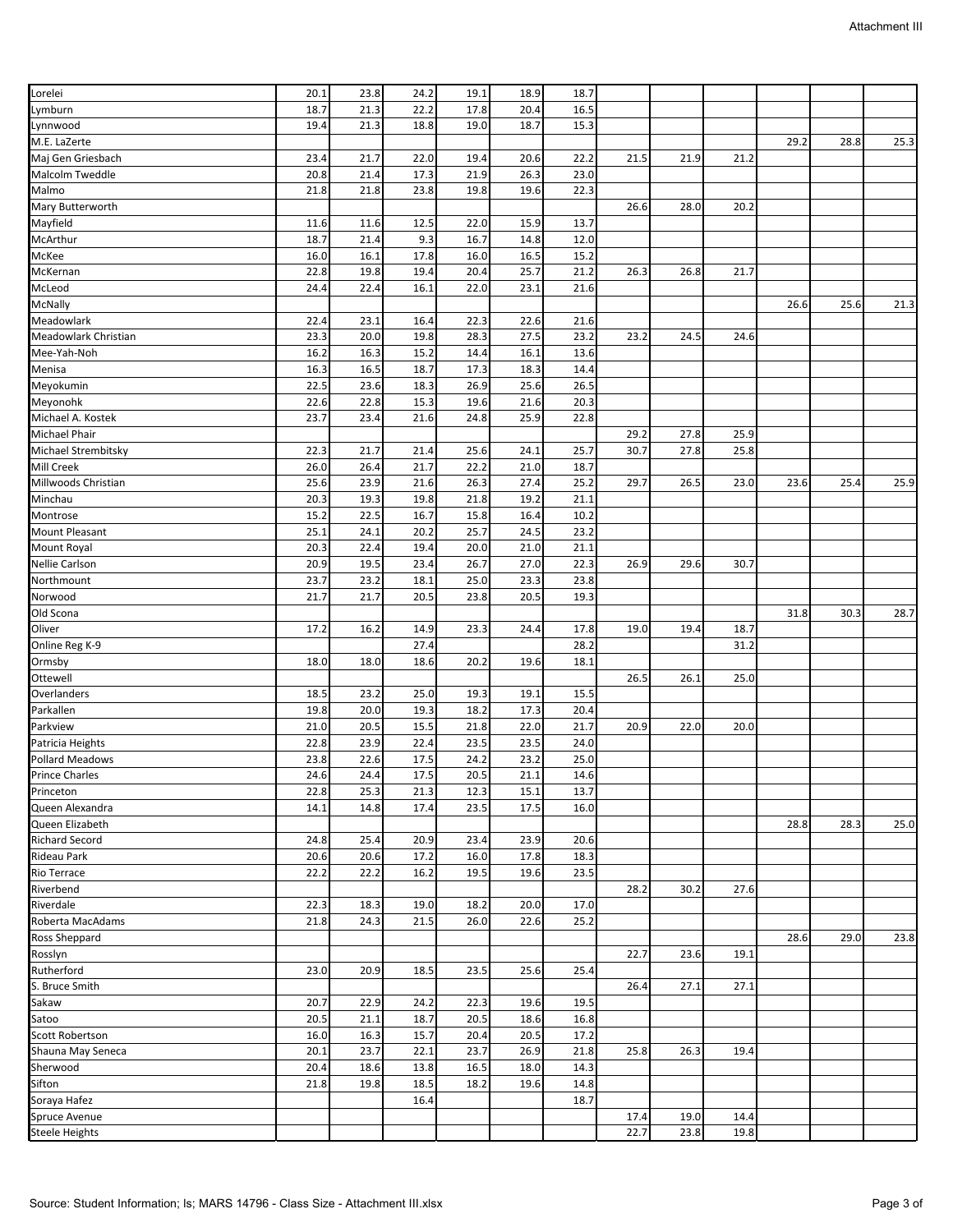| Steinhauer              | 20.6 | 18.8 | 18.8 | 20.1 | 19.1 | 18.4 |      |      |      |      |      |      |
|-------------------------|------|------|------|------|------|------|------|------|------|------|------|------|
| Stratford El Jr         | 24.9 | 25.8 | 24.8 | 25.1 | 25.7 | 26.0 | 22.9 | 21.9 | 21.0 |      |      |      |
| Strathcona              |      |      |      |      |      |      |      |      |      | 31.7 | 31.3 | 28.9 |
| Svend Hansen            | 23.6 | 24.4 | 21.6 | 26.3 | 27.3 | 23.8 | 28.8 | 33.6 | 19.3 |      |      |      |
| <b>Sweet Grass</b>      | 19.7 | 20.4 | 18.4 | 23.0 | 23.7 | 21.8 |      |      |      |      |      |      |
| T. D. Baker             |      |      |      |      |      |      | 26.7 | 25.6 | 18.9 |      |      |      |
| <b>Talmud Torah</b>     | 17.0 | 20.4 | 17.5 | 15.8 | 15.6 | 19.0 |      |      |      |      |      |      |
| Tevie Miller Hrtg Sc    | 18.7 | 16.4 | 23.0 | 17.0 | 16.6 | 18.3 |      |      |      |      |      |      |
| <b>Thelma Chalifoux</b> |      |      |      |      |      |      |      |      | 24.0 |      |      |      |
| Thorncliffe             | 19.6 | 19.6 | 15.8 | 17.2 | 15.2 | 15.8 |      |      |      |      |      |      |
| Tipaskan                | 18.0 | 15.2 | 17.5 | 17.7 | 19.0 | 8.8  |      |      |      |      |      |      |
| Velma E. Baker          | 22.1 | 23.1 | 20.4 | 26.1 | 24.2 | 23.2 |      |      |      |      |      |      |
| Vernon Barford          |      |      |      |      |      |      | 27.4 | 28.9 | 26.7 |      |      |      |
| Victoria                | 20.8 | 19.9 | 18.9 | 26.0 | 27.2 | 22.1 | 31.3 | 32.5 | 22.3 | 29.3 | 28.8 | 21.7 |
| Vimy Ridge Academy      |      |      |      |      |      |      | 29.8 | 29.5 | 25.7 | 25.1 | 24.3 | 21.3 |
| Virginia Park           | 22.5 | 21.8 | 19.3 | 22.0 | 27.0 | 20.0 |      |      |      |      |      |      |
| W. P. Wagner            |      |      |      |      |      |      |      |      |      | 30.7 | 30.5 | 23.5 |
| Waverley                | 20.8 | 18.0 | 13.3 | 27.0 | 21.8 | 19.7 |      |      |      |      |      |      |
| Weinlos                 | 20.9 | 17.9 | 17.6 | 18.9 | 19.6 | 17.8 |      |      |      |      |      |      |
| Westbrook               | 24.4 | 26.7 | 23.3 | 26.2 | 25.5 | 27.0 |      |      |      |      |      |      |
| Westglen                | 24.1 | 24.4 | 23.3 | 22.2 | 24.5 | 25.3 |      |      |      |      |      |      |
| Westlawn                |      |      |      |      |      |      | 21.3 | 20.2 | 19.9 |      |      |      |
| Westminster             |      |      |      |      |      |      | 24.8 | 25.3 | 25.1 |      |      |      |
| Westmount               |      |      |      |      |      |      | 24.5 | 26.2 | 23.3 |      |      |      |
| <b>Windsor Park</b>     | 25.0 | 25.8 | 21.0 | 27.0 | 24.7 | 26.0 |      |      |      |      |      |      |
| Winterburn              | 23.4 | 23.2 | 22.0 | 24.3 | 23.8 | 22.1 |      |      |      |      |      |      |
| York                    | 24.3 | 24.1 | 20.8 | 24.2 | 23.8 | 23.8 |      |      |      |      |      |      |
| Youngstown              | 21.5 | 19.5 | 15.0 | 21.3 | 22.5 | 23.0 |      |      |      |      |      |      |
|                         |      |      |      |      |      |      |      |      |      |      |      |      |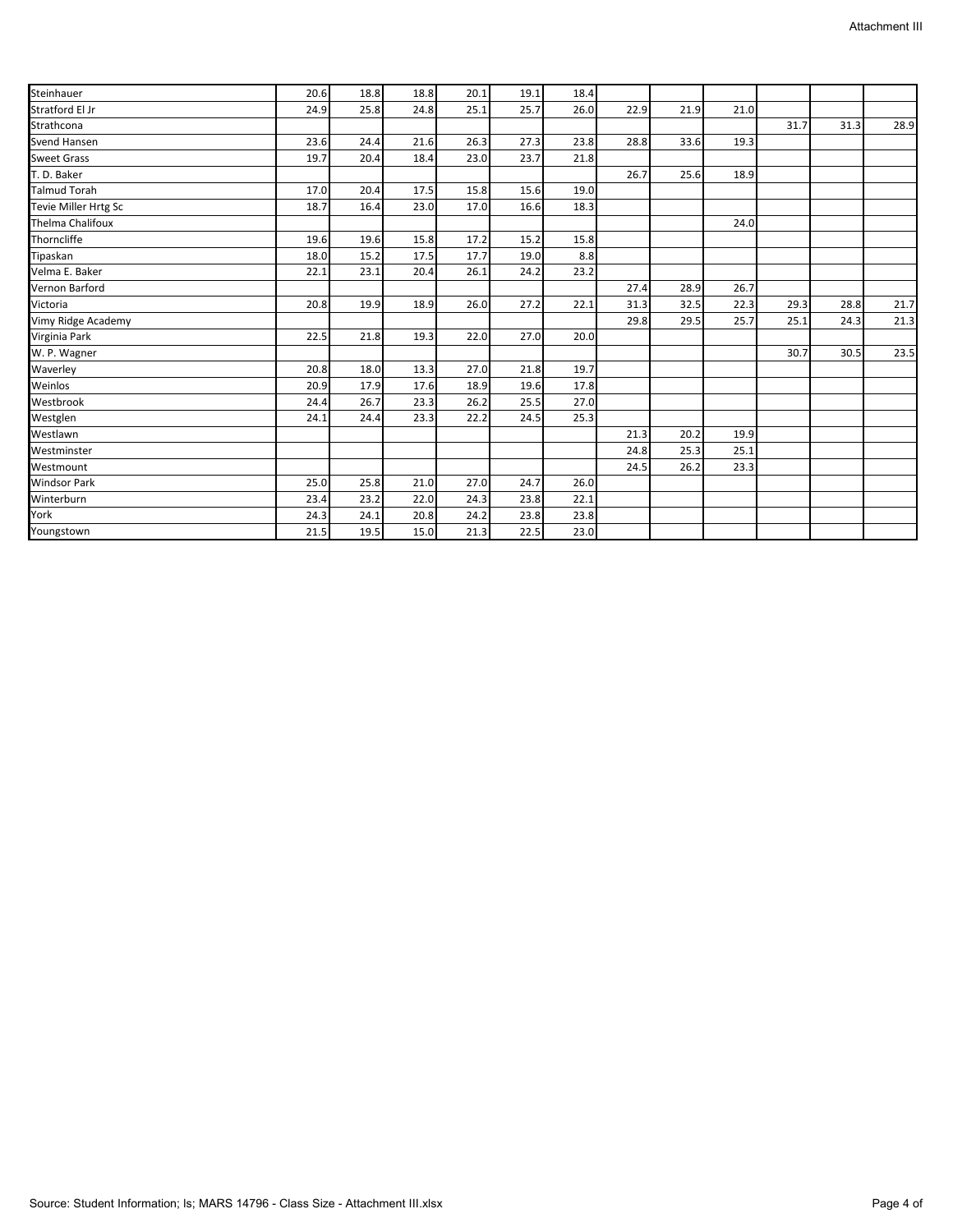# **Jurisdiction Summary ALL SUBJECTS**

**Jurisdiction Summary**

**Number of Schools Reported: 217 Total Number of Schools: 217**

|                                      |         | K to 3  |         |         | 4 to 6  |         |         | 7 to 9  |         |         | 10 to 12 |         |
|--------------------------------------|---------|---------|---------|---------|---------|---------|---------|---------|---------|---------|----------|---------|
|                                      | 2018/19 | 2019/20 | 2020/21 | 2018/19 | 2019/20 | 2020/21 | 2018/19 | 2019/20 | 2020/21 | 2018/19 | 2019/20  | 2020/21 |
| A. Blair McPherson                   | 21.9    | 23.1    | 21.4    | 27.1    | 24.2    | 28.8    | 28.6    | 25.6    | 27.3    |         |          |         |
| AB School for Deaf                   | $6.0$   | 4.0     | 6.0     | 7.0     | 6.0     | 4.3     | 8.3     | 11.6    | 4.0     | 7.4     | 6.4      | 7.4     |
| Abbott                               | 13.8    | 14.1    | 16.4    | 16.0    | 18.1    | 14.4    |         |         |         |         |          |         |
| Academy King Edward                  | 13.1    | 15.0    |         | 13.2    | 12.3    | 12.8    | 11.0    | 12.9    | 11.2    | 14.2    | 12.0     | 12.6    |
| Afton                                | 20.2    | 19.5    | 18.4    | 25.7    | 26.3    | 20.6    |         |         |         |         |          |         |
| Aldergrove                           | 16.9    | 20.5    | 14.6    | 19.8    | 17.7    | 16.1    |         |         |         |         |          |         |
| Allendale                            |         |         |         |         |         |         | 25.8    | 24.8    | 24.5    |         |          |         |
| amiskwaciy Academy                   |         |         |         |         |         |         | 31.0    | 29.0    | 21.3    | 29.6    | 20.7     | 18.9    |
| Argyll Centre                        | 23.5    | 18.0    | 11.0    | 21.4    | 23.0    | 17.9    | 23.8    | 17.7    | 14.0    | 10.9    |          |         |
| Aspen Program                        |         |         |         | 5.0     | 4.4     | 3.0     | 6.7     | 7.6     | 6.0     | 7.1     | 5.0      | 8.2     |
| Athlone                              | 17.6    | 16.2    | 15.4    | 15.4    | 16.0    | 14.0    |         |         |         |         |          |         |
| Avalon                               |         |         |         |         |         |         | 24.4    | 24.5    | 23.9    |         |          |         |
| Avonmore                             | 16.5    | 14.4    | 11.5    | 12.3    | 14.3    | 17.0    | 18.8    | 7.9     |         |         |          |         |
| Balwin                               | 19.1    | 16.5    | 14.3    | 20.2    | 20.4    | 17.4    | 21.1    | 21.5    | 12.8    |         |          |         |
| Bannerman                            | 19.5    | 25.0    | 17.9    | 18.4    | 23.1    | 23.8    |         |         |         |         |          |         |
| Baturyn                              | 21.6    | 22.7    | 19.5    | 25.1    | 23.3    | 24.5    |         |         |         |         |          |         |
| <b>Beacon Heights</b>                | 25.2    | 20.8    | 18.3    | 20.3    | 20.7    | 26.0    |         |         |         |         |          |         |
| Belgravia                            | 18.6    | 19.0    | 18.1    | 19.0    | 26.5    | 22.5    |         |         |         |         |          |         |
| Belmead                              | 19.3    | 18.9    | 16.3    | 21.7    | 19.7    | 21.9    |         |         |         |         |          |         |
| Belmont                              | 19.8    | 19.3    | 17.6    | 18.4    | 19.1    | 19.2    |         |         |         |         |          |         |
| Belvedere                            | 20.9    | 19.4    | 14.0    | 21.0    | 25.2    | 15.3    |         |         |         |         |          |         |
| <b>Bessie Nichols</b>                | 22.7    | 24.2    | 23.4    | 26.7    | 25.3    | 25.9    | 26.5    | 28.0    | 23.5    |         |          |         |
| <b>Bisset</b>                        | 22.0    | 24.5    | 20.3    | 24.5    | 23.9    | 18.5    |         |         |         |         |          |         |
| <b>Braemar</b>                       |         |         |         |         |         |         |         |         |         | 20.7    | 19.2     | 11.9    |
| <b>Brander Gardens</b>               | 19.3    | 22.9    | 19.3    | 23.3    | 25.5    | 24.3    |         |         |         |         |          |         |
| <b>Brightview</b>                    | 24.4    | 20.0    | 19.9    | 16.0    | 17.8    | 15.6    |         |         |         |         |          |         |
| <b>Britannia</b>                     |         |         |         |         |         |         | 18.5    | 19.2    | 15.5    |         |          |         |
| <b>Brookside</b>                     | 19.3    | 20.6    | 15.5    | 26.5    | 22.4    | 15.7    |         |         |         |         |          |         |
| Caernarvon                           | 22.1    | 20.8    | 22.0    | 23.2    | 24.0    | 23.9    |         |         |         |         |          |         |
| Calder                               | 19.7    | 18.6    | 16.1    | 18.5    | 16.2    | 14.8    |         |         |         |         |          |         |
| Callingwood                          | 20.4    | 23.3    | 18.7    | 21.4    | 19.1    | 15.6    |         |         |         |         |          |         |
| Centennial                           | 21.4    | 21.9    | 20.4    | 22.4    | 27.6    | 24.4    |         |         |         |         |          |         |
| Centre High                          |         |         |         |         |         |         |         |         |         | 33.9    | 31.1     | 23.2    |
| Clara Tyner                          | 24.3    | 22.1    | 18.4    | 22.3    | 23.7    | 19.1    |         |         |         |         |          |         |
| Const Daniel Woodall                 | 22.5    | 24.4    | 22.3    | 22.4    | 24.3    | 17.6    |         |         |         |         |          |         |
| Coronation                           | 22.4    | 23.1    | 22.4    | 23.0    | 19.8    | 21.3    |         |         |         |         |          |         |
| Crawford Plains                      | 19.5    | 21.6    | 20.6    | 23.3    | 22.6    | 20.8    |         |         |         |         |          |         |
| Crestwood                            | 21.9    | 20.4    | 18.0    | 24.5    | 23.7    | 20.0    | 26.1    | 27.2    | 25.5    |         |          |         |
| D. S. MacKenzie                      |         |         |         |         |         |         | 26.4    | 27.8    | 24.4    |         |          |         |
| Daly Grove                           | 20.7    | 20.2    | 15.6    | 24.4    | 26.4    | 24.9    |         |         |         |         |          |         |
| Dan Knott                            |         |         |         |         |         |         | 25.2    | 24.1    | 20.5    |         |          |         |
| David Thomas King                    | 22.5    | 23.5    | 23.2    | 22.4    | 26.2    | 27.7    | 25.7    | 21.6    | 20.0    |         |          |         |
| Delton                               | 18.3    | 18.4    | 13.1    | 20.1    | 18.6    | 12.4    |         |         |         |         |          |         |
| Delwood                              | 17.8    | 20.9    | 15.7    | 17.6    | 19.5    | 21.3    |         |         |         |         |          |         |
| Dickinsfield                         |         |         |         |         |         |         | 21.5    | 21.7    | 20.5    |         |          |         |
| Donald R. Getty                      | 23.5    | 25.1    | 24.0    | 21.9    | 25.0    | 23.2    | 22.0    | 24.9    | 25.0    |         |          |         |
| Donnan                               | 24.5    | 19.6    | 20.1    | 24.6    | 22.8    | 20.7    |         |         |         |         |          |         |
| Dovercourt                           | 21.2    | 18.9    | 20.1    | 22.2    | 20.4    | 16.6    |         |         |         |         |          |         |
| Dr. Donald Massey                    | 22.0    | 21.9    | 22.0    | 25.3    | 26.9    | 22.2    | 27.6    | 28.2    | 26.6    |         |          |         |
|                                      | 22.5    | 23.7    | 22.2    | 23.2    | 26.7    | 21.3    | 26.0    | 27.9    | 26.2    |         |          |         |
| Dr. Lila Fahlman<br>Dr. M. A. Armour | 23.7    | 25.8    | 22.7    | 29.2    | 24.2    | 25.3    | 27.5    | 26.9    | 25.2    |         |          |         |
|                                      | 21.9    | 14.9    | 14.9    | 20.5    | 24.6    | 20.6    |         |         |         |         |          |         |
| Duggan<br>Dunluce                    | 20.9    | 18.9    | 19.0    | 24.4    | 21.2    | 21.3    |         |         |         |         |          |         |
| Earl Buxton                          | 24.0    | 24.2    | 22.1    | 26.3    | 25.9    | 26.7    |         |         |         |         |          |         |
| Eastglen                             |         |         |         |         |         |         |         |         |         | 23.8    | 23.7     | 20.0    |
| <b>Edith Rogers</b>                  |         |         |         |         |         |         | 26.4    | 26.3    | 24.6    |         |          |         |
|                                      |         |         |         |         |         |         |         |         |         |         |          |         |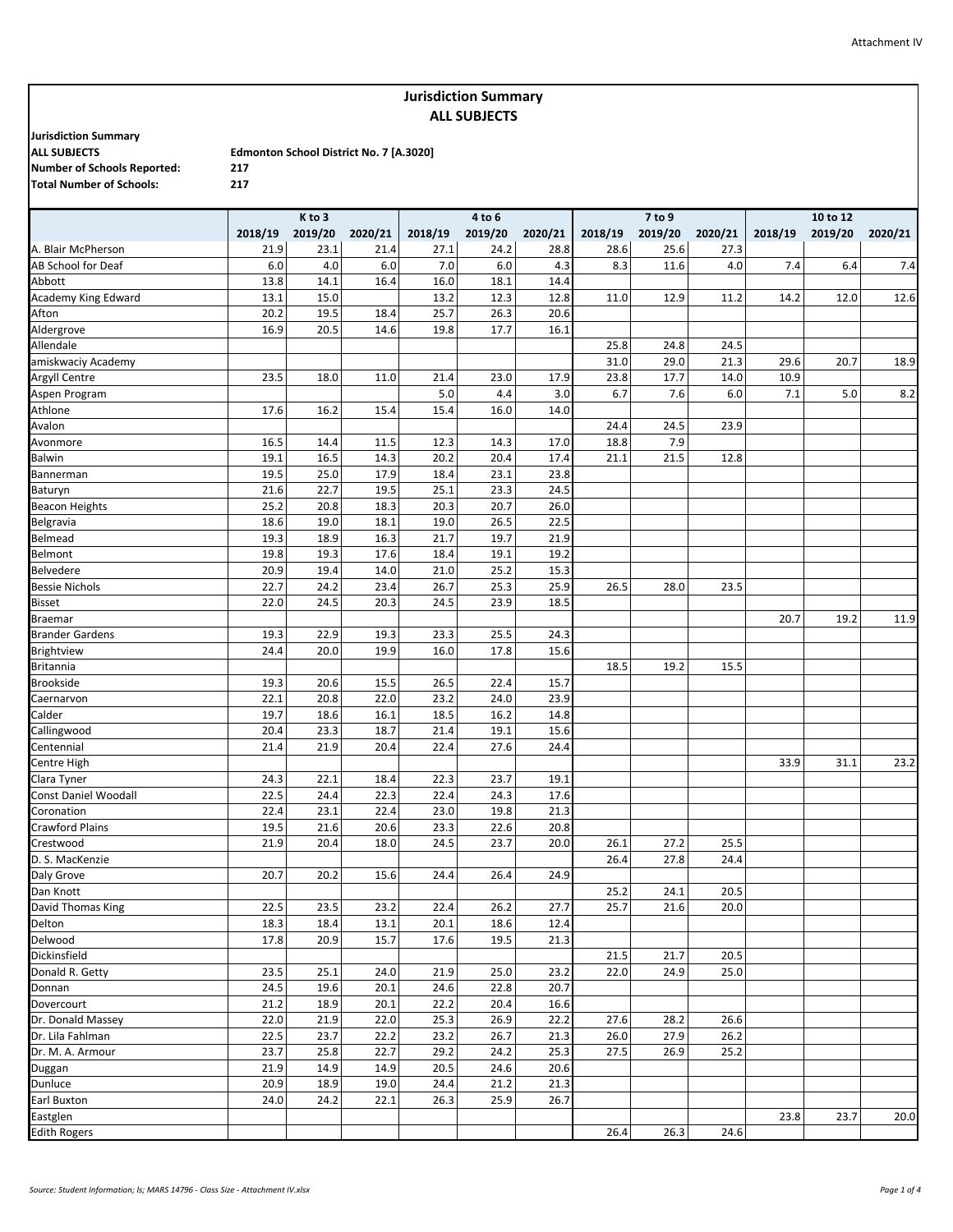#### Attachment IV

## **Jurisdiction Summary ALL SUBJECTS**

**Jurisdiction Summary**

**Number of Schools Reported: 217 Total Number of Schools: 217**

|                           |         | K to 3  |         |         | 4 to 6  |         |         | 7 to 9  |         | 10 to 12 |         |         |  |
|---------------------------|---------|---------|---------|---------|---------|---------|---------|---------|---------|----------|---------|---------|--|
|                           | 2018/19 | 2019/20 | 2020/21 | 2018/19 | 2019/20 | 2020/21 | 2018/19 | 2019/20 | 2020/21 | 2018/19  | 2019/20 | 2020/21 |  |
| <b>Edm Christian High</b> |         |         |         |         |         |         |         |         |         | 26.5     | 26.9    | 26.8    |  |
| <b>Edm Christian NE</b>   | 24.0    | 23.2    | 20.8    | 26.5    | 29.0    | 24.0    | 27.0    | 27.7    | 24.4    |          |         |         |  |
| <b>Edm Christian West</b> | 25.1    | 23.5    | 22.8    | 26.3    | 27.1    | 26.8    | 29.0    | 26.7    | 26.3    |          |         |         |  |
| Ekota                     | 25.4    | 22.4    | 17.7    | 17.2    | 18.5    | 18.5    |         |         |         |          |         |         |  |
| Elizabeth Finch           | 22.6    | 22.3    | 22.1    | 25.9    | 26.6    | 25.3    | 24.8    | 27.1    | 24.0    |          |         |         |  |
| <b>Ellerslie Campus</b>   | 24.7    | 24.4    | 19.9    | 25.6    | 25.6    | 21.7    | 29.4    | 26.4    | 27.9    |          |         |         |  |
| Elmwood                   | 17.7    | 17.4    | 20.6    | 20.4    | 20.3    | 21.5    |         |         |         |          |         |         |  |
| <b>Esther Starkman</b>    | 22.9    | 22.2    | 21.0    | 26.3    | 27.3    | 21.8    | 28.2    | 26.3    | 25.2    |          |         |         |  |
| Evansdale                 | 19.1    | 18.0    | 22.7    | 19.9    | 18.0    | 14.4    |         |         |         |          |         |         |  |
| <b>Florence Hallock</b>   | 23.0    | 22.4    | 20.5    | 27.9    | 26.7    | 26.8    | 28.8    | 27.4    | 27.6    |          |         |         |  |
| <b>Forest Heights</b>     | 21.4    | 20.3    | 20.4    | 19.8    | 20.7    | 18.8    |         |         |         |          |         |         |  |
| Fraser                    | 19.0    | 21.0    | 21.6    | 21.2    | 17.0    | 18.1    |         |         |         |          |         |         |  |
| Garneau                   | 21.4    | 21.4    | 16.7    | 23.3    | 22.5    | 19.1    |         |         |         |          |         |         |  |
| George H. Luck            | 21.5    | 22.3    | 19.7    | 24.4    | 22.0    | 22.7    |         |         |         |          |         |         |  |
| George P. Nicholson       | 22.3    | 24.6    | 22.0    | 23.7    | 23.2    | 21.8    |         |         |         |          |         |         |  |
| Glendale                  | 21.1    | 20.3    | 9.8     | 15.8    | 14.9    | 9.9     |         |         |         |          |         |         |  |
| Glengarry                 | 24.1    | 23.5    | 23.7    | 23.6    | 24.9    | 23.2    |         |         |         |          |         |         |  |
| Glenora                   | 25.3    | 22.4    | 22.8    | 26.5    | 24.3    | 24.3    |         |         |         |          |         |         |  |
| Gold Bar                  | 16.0    | 19.0    | 13.7    | 15.3    | 15.3    | 13.9    |         |         |         |          |         |         |  |
| <b>Grace Martin</b>       | 21.1    | 23.5    | 18.3    | 20.8    | 18.8    | 21.6    |         |         |         |          |         |         |  |
| <b>Grandview Heights</b>  | 22.0    | 21.7    | 19.3    | 29.7    | 25.7    | 23.9    | 29.7    | 29.5    | 27.6    |          |         |         |  |
| Greenfield                | 21.4    | 22.2    | 20.2    | 25.3    | 24.9    | 23.8    |         |         |         |          |         |         |  |
| Greenview                 | 22.5    | 21.2    | 20.4    | 24.7    | 25.6    | 21.7    |         |         |         |          |         |         |  |
| Grovenor                  | 22.1    | 17.6    | 12.5    | 17.9    | 18.9    | 12.9    |         |         |         |          |         |         |  |
| Hardisty                  | 18.1    | 20.8    | 21.2    | 20.9    | 21.1    | 18.6    | 22.0    | 19.8    | 20.3    |          |         |         |  |
| Harry Ainlay              |         |         |         |         |         |         |         |         |         | 28.9     | 28.5    | 22.6    |  |
| Hazeldean                 | 21.0    | 20.1    | 13.6    | 21.7    | 18.5    | 10.4    |         |         |         |          |         |         |  |
| Highlands                 |         |         |         |         |         |         | 21.0    | 22.4    | 22.1    |          |         |         |  |
| Hillcrest                 |         |         |         |         |         |         | 24.1    | 23.4    | 22.0    |          |         |         |  |
| Hillview                  | 21.6    | 22.2    | 13.4    | 25.3    | 23.0    | 23.6    |         |         |         |          |         |         |  |
| Hilwie Hamdon             | 22.2    | 23.6    | 24.5    | 22.9    | 24.8    | 23.8    | 23.7    | 24.7    | 23.8    |          |         |         |  |
| Holyrood                  | 21.1    | 21.4    | 22.3    | 23.0    | 21.5    | 23.5    |         |         |         |          |         |         |  |
| Homesteader               | 21.2    | 20.6    | 17.2    | 21.2    | 22.6    | 20.2    |         |         |         |          |         |         |  |
| Horse Hill                | 23.8    | 20.7    | 14.5    | 19.8    | 23.5    | 10.3    |         |         |         |          |         |         |  |
| Inglewood                 | 24.6    | 21.5    | 19.3    | 22.3    | 28.2    | 17.0    |         |         |         |          |         |         |  |
| Ivor Dent                 | 19.9    | 20.0    | 21.1    | 17.8    | 17.2    | 17.1    | 19.8    | 19.2    | 21.5    |          |         |         |  |
| J. A. Fife                | 19.5    | 20.1    | 17.6    | 21.0    | 24.5    | 20.1    |         |         |         |          |         |         |  |
| J. Percy Page             |         |         |         |         |         |         |         |         |         | 27.7     | 26.5    | 23.0    |  |
| Jackson Heights           | 22.8    | 19.2    | 19.2    | 21.8    | 22.5    | 16.1    |         |         |         |          |         |         |  |
| James Gibbons             | 21.1    | 22.7    | 19.3    | 23.7    | 23.7    | 17.6    |         |         |         |          |         |         |  |
| Jan Reimer                | 20.9    | 23.2    | 20.6    | 25.5    | 24.2    | 22.4    | 20.4    | 18.6    | 23.6    |          |         |         |  |
| Jasper Place              |         |         |         |         |         |         |         |         |         | 30.2     | 30.1    | 23.7    |  |
| John A. McDougall         | 20.4    | 23.5    | 18.9    | 24.2    | 23.6    | 20.3    |         |         |         |          |         |         |  |
| John Barnett              | 26.0    | 24.3    | 19.4    | 20.7    | 24.7    | 20.0    |         |         |         |          |         |         |  |
| John D. Bracco            |         |         |         |         |         |         | 24.7    | 25.5    | 22.7    |          |         |         |  |
| Johnny Bright             | 23.7    | 23.8    | 22.6    | 25.6    | 25.7    | 27.7    | 28.6    | 28.9    | 29.0    |          |         |         |  |
| Julia Kiniski             | 19.5    | 19.1    | 20.8    | 21.1    | 22.0    | 17.6    |         |         |         |          |         |         |  |
| Kameyosek                 | 23.6    | 23.9    | 21.3    | 22.0    | 21.3    | 19.5    |         |         |         |          |         |         |  |
| Kate Chegwin              |         |         |         |         |         |         | 25.7    | 27.4    | 26.0    |          |         |         |  |
| Keheewin                  | 20.4    | 19.5    | 20.6    | 22.5    | 21.4    | 16.0    |         |         |         |          |         |         |  |
| Kenilworth                |         |         |         |         |         |         | 25.2    | 24.1    | 20.4    |          |         |         |  |
| Kensington                | 22.8    | 19.3    | 17.2    | 25.2    | 22.9    | 16.2    |         | 13.8    | 15.4    |          |         |         |  |
| Kildare                   | 22.2    | 23.6    | 19.3    | 23.5    | 21.9    | 21.3    |         |         |         |          |         |         |  |
| Killarney                 |         |         |         |         |         |         | 24.7    | 25.7    | 26.2    |          |         |         |  |
| Kim Hung                  | 22.6    | 23.2    | 21.8    | 28.0    | 24.8    | 21.7    | 25.1    | 25.8    | 24.3    |          |         |         |  |
| King Edward               | 20.5    | 19.0    | 20.0    | 15.1    | 16.5    | 13.3    |         |         |         |          |         |         |  |
|                           |         |         |         |         |         |         |         |         |         |          |         |         |  |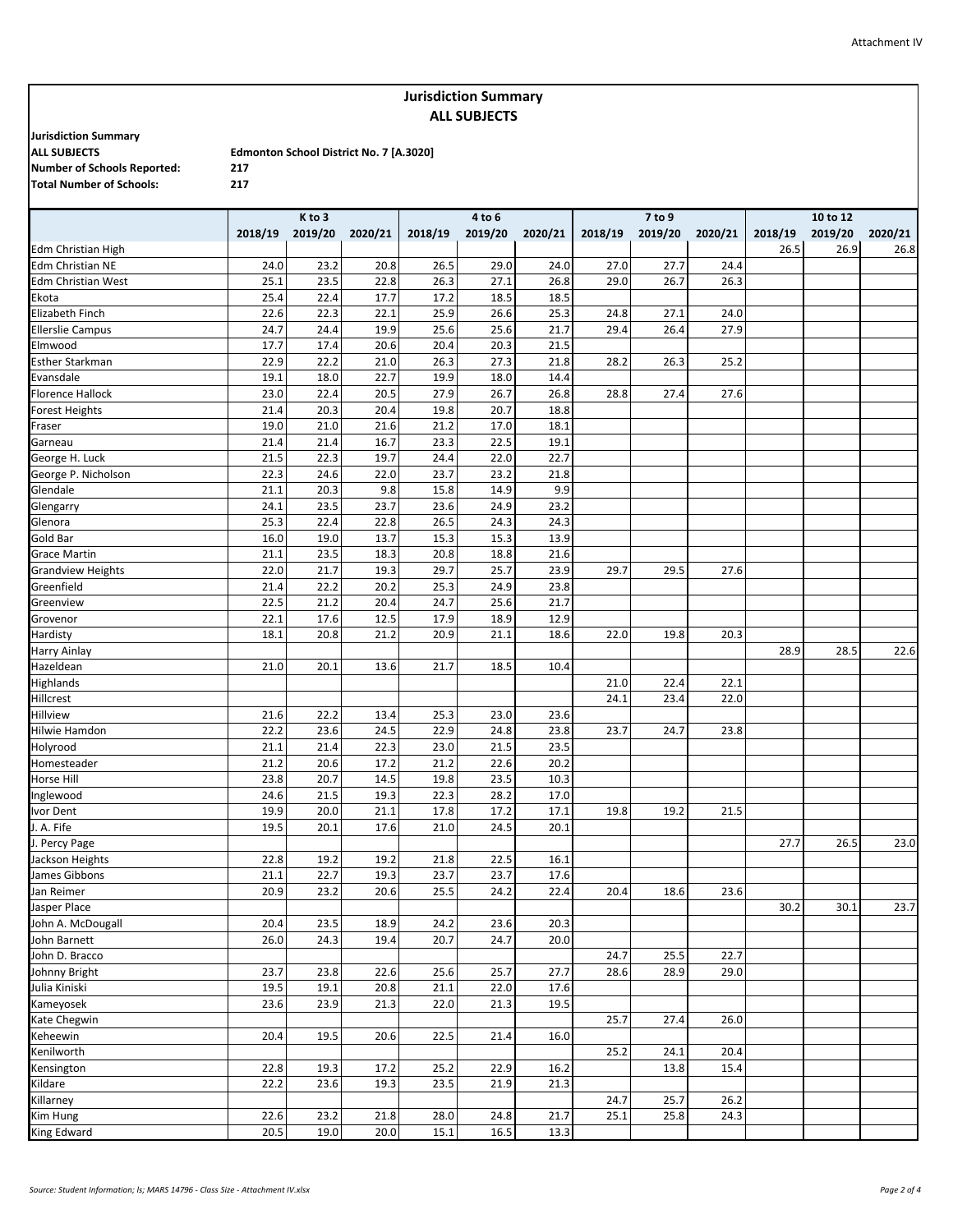#### Attachment IV

## **Jurisdiction Summary ALL SUBJECTS**

**Jurisdiction Summary Number of Schools Reported: 217 Total Number of Schools: 217**

|                       |         | K to 3  |         |         | 4 to 6  |         |         | 7 to 9  |         |         | 10 to 12 |         |
|-----------------------|---------|---------|---------|---------|---------|---------|---------|---------|---------|---------|----------|---------|
|                       | 2018/19 | 2019/20 | 2020/21 | 2018/19 | 2019/20 | 2020/21 | 2018/19 | 2019/20 | 2020/21 | 2018/19 | 2019/20  | 2020/21 |
| Kirkness              | 19.3    | 20.0    | 18.2    | 24.7    | 21.8    | 21.0    |         |         |         |         |          |         |
| L. S. at Circle Sq.   |         |         |         |         |         |         |         |         |         |         |          | 31.9    |
| L. Y. Cairns          |         |         |         |         |         |         | 12.0    | 13.0    | 14.9    | 13.7    | 12.9     | 13.3    |
| Lago Lindo            | 21.4    | 21.6    | 21.2    | 20.9    | 20.2    | 22.0    |         |         |         |         |          |         |
| Lansdowne             | 23.2    | 20.0    | 15.0    | 23.0    | 26.7    | 23.0    |         |         |         |         |          |         |
| LaPerle               | 23.5    | 22.2    | 21.7    | 22.1    | 21.1    | 18.8    |         |         |         |         |          |         |
| Lauderdale            | 22.9    | 20.5    | 21.3    | 16.6    | 16.4    | 14.8    |         |         |         |         |          |         |
| Laurier Heights       | 21.1    | 21.6    | 18.9    | 22.6    | 22.0    | 22.3    | 20.2    | 21.4    | 21.3    |         |          |         |
| Lee Ridge             | 18.6    | 17.1    | 18.6    | 17.0    | 18.0    | 14.8    |         |         |         |         |          |         |
| Lendrum               | 22.5    | 23.2    | 19.8    | 20.5    | 22.6    | 19.9    |         |         |         |         |          |         |
| Lillian Osborne       |         |         |         |         |         |         |         |         |         | 27.9    | 28.0     | 25.0    |
| Londonderry           |         |         |         |         |         |         | 27.9    | 27.6    | 27.3    |         |          |         |
| Lorelei               | 21.4    | 23.8    | 23.8    | 20.7    | 21.9    | 20.4    |         |         |         |         |          |         |
| Lymburn               | 19.9    | 22.9    | 21.9    | 20.5    | 23.4    | 20.6    |         |         |         |         |          |         |
| Lynnwood              | 19.5    | 21.4    | 18.8    | 22.0    | 21.5    | 17.0    |         |         |         |         |          |         |
| M.E. LaZerte          |         |         |         |         |         |         |         |         |         | 27.2    | 26.5     | 24.2    |
| Maj Gen Griesbach     | 23.1    | 21.7    | 22.1    | 20.2    | 20.8    | 22.2    | 22.3    | 21.9    | 21.6    |         |          |         |
| Malcolm Tweddle       | 20.8    | 21.3    | 19.1    | 21.9    | 26.3    | 22.7    |         |         |         |         |          |         |
| Malmo                 | 21.8    | 21.8    | 23.7    | 20.2    | 19.4    | 22.3    |         |         |         |         |          |         |
| Mary Butterworth      |         |         |         |         |         |         | 26.2    | 27.3    | 21.7    |         |          |         |
| Mayfield              | 13.8    | 13.8    | 14.2    | 21.6    | 19.3    | 15.0    |         |         |         |         |          |         |
| McArthur              | 19.1    | 21.8    | 9.3     | 17.4    | 16.8    | 12.4    |         |         |         |         |          |         |
| McKee                 | 16.5    | 16.5    | 17.6    | 16.2    | 16.8    | 15.2    |         |         |         |         |          |         |
| McKernan              | 22.4    | 20.3    | 19.8    | 20.8    | 26.0    | 20.2    | 25.2    | 25.8    | 21.7    |         |          |         |
| McLeod                | 24.4    | 22.4    | 16.2    | 22.0    | 23.1    | 22.8    |         |         |         |         |          |         |
| McNally               |         |         |         |         |         |         |         |         |         | 25.7    | 25.0     | 21.5    |
| Meadowlark            | 22.4    | 23.2    | 16.6    | 22.3    | 22.6    | 21.6    |         |         |         |         |          |         |
| Meadowlark Christian  | 23.9    | 20.7    | 20.1    | 28.3    | 27.7    | 23.1    | 23.2    | 23.8    | 24.6    |         |          |         |
| Mee-Yah-Noh           | 17.0    | 17.7    | 16.5    | 17.4    | 19.4    | 16.3    |         |         |         |         |          |         |
| Menisa                | 18.2    | 18.4    | 20.5    | 20.4    | 21.5    | 17.7    |         |         |         |         |          |         |
| Meyokumin             | 22.5    | 23.7    | 19.1    | 26.3    | 25.1    | 26.7    |         |         |         |         |          |         |
| Meyonohk              | 22.8    | 22.7    | 15.5    | 19.6    | 21.6    | 20.2    |         |         |         |         |          |         |
| Michael A. Kostek     | 23.7    | 23.3    | 21.7    | 24.8    | 26.2    | 22.3    |         |         |         |         |          |         |
| <b>Michael Phair</b>  |         |         |         |         |         |         | 27.7    | 27.4    | 24.9    |         |          |         |
| Michael Strembitsky   | 22.3    | 21.7    | 21.4    | 25.6    | 24.1    | 25.6    | 28.6    | 27.0    | 25.8    |         |          |         |
| Mill Creek            | 26.0    | 26.4    | 21.8    | 22.2    | 21.0    | 18.7    |         |         |         |         |          |         |
| Millwoods Christian   | 25.6    | 23.5    | 21.8    | 25.5    | 26.8    | 23.8    | 26.8    | 23.8    | 22.4    | 21.4    | 22.5     | 24.9    |
| Minchau               | 20.6    | 19.3    | 19.5    | 22.6    | 19.4    | 21.7    |         |         |         |         |          |         |
| Montrose              | 15.2    | 21.9    | 16.4    | 16.1    | 17.2    | 10.9    |         |         |         |         |          |         |
| <b>Mount Pleasant</b> | 25.2    | 24.2    | 20.5    | 25.7    | 24.5    | 23.2    |         |         |         |         |          |         |
| Mount Royal           | 20.1    | 22.7    | 19.4    | 19.5    | 21.0    | 20.7    |         |         |         |         |          |         |
| <b>Nellie Carlson</b> | 21.8    | 20.3    | 23.4    | 26.7    | 27.0    | 23.8    | 26.8    | 29.6    | 30.7    |         |          |         |
| Northmount            | 23.8    | 23.4    | 18.9    | 25.0    | 23.7    | 23.8    |         |         |         |         |          |         |
| Norwood               | 21.7    | 21.7    | 20.3    | 23.8    | 20.5    | 19.4    |         |         |         |         |          |         |
| Old Scona             |         |         |         |         |         |         |         |         |         | 29.6    | 28.6     | 28.0    |
| Oliver                | 17.3    | 16.5    | 14.2    | 23.2    | 22.6    | 17.2    | 21.3    | 20.8    | 18.8    |         |          |         |
| Online Reg K-9        |         |         | 27.4    |         |         | 28.3    |         |         | 32.7    |         |          |         |
|                       |         |         |         |         |         |         |         |         |         |         |          |         |
| Ormsby<br>Ottewell    | 18.0    | 17.9    | 18.3    | 20.0    | 19.7    | 17.5    |         |         | 24.4    |         |          |         |
|                       |         |         |         |         |         |         | 26.5    | 26.6    |         |         |          |         |
| Overlanders           | 18.5    | 23.2    | 25.0    | 19.7    | 19.5    | 16.0    |         |         |         |         |          |         |
| Parkallen             | 19.8    | 20.0    | 19.3    | 18.5    | 18.1    | 20.3    |         |         |         |         |          |         |
| Parkview              | 21.1    | 20.0    | 15.7    | 22.2    | 23.5    | 21.7    | 21.1    | 22.0    | 20.1    |         |          |         |
| Patricia Heights      | 22.8    | 23.9    | 22.1    | 23.5    | 23.4    | 24.0    |         |         |         |         |          |         |
| Pollard Meadows       | 23.9    | 22.6    | 17.6    | 24.2    | 23.2    | 24.2    |         |         |         |         |          |         |
| <b>Prince Charles</b> | 24.6    | 24.4    | 17.1    | 20.5    | 21.1    | 15.5    |         |         |         |         |          |         |
| Princeton             | 22.8    | 25.3    | 21.3    | 15.3    | 16.7    | 15.5    |         |         |         |         |          |         |